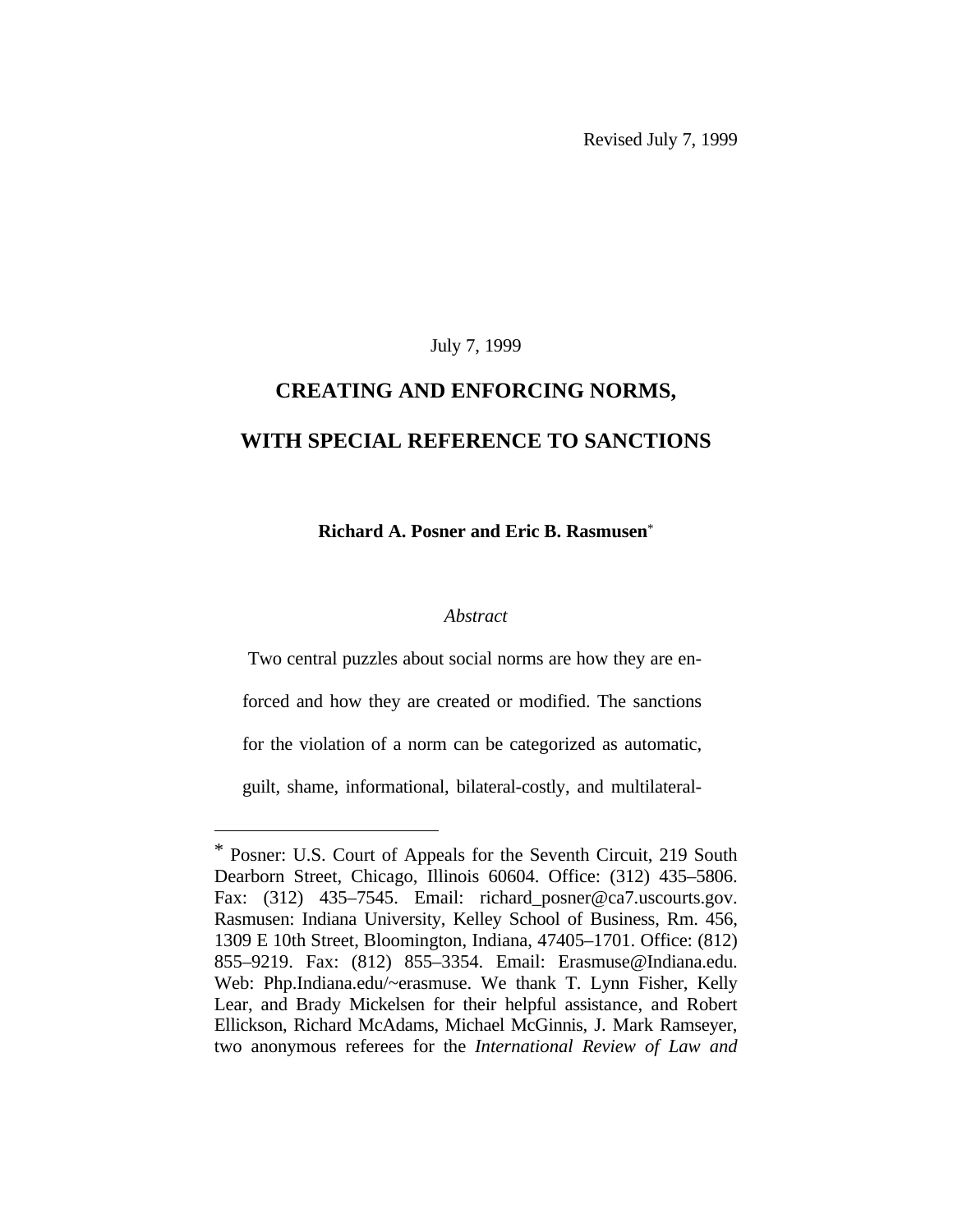costly. The choice of sanction is related to problems in creating and modifying norms. We use our analysis of the creation, modification, and enforcement of norms to analyze the scope of feasible government action either to promote desirable norms or to repress undesirable ones. We conclude that the difficulty of predicting the effect of such action limits its feasible scope.

#### I. INTRODUCTION

A norm is a social rule that does not depend on government for either promulgation or enforcement. Examples range from table manners and the rules of grammar to country club regulations and standard business practice. Norms may be independent of laws, as in the examples just given, or may overlap them; there are norms against stealing and lying, but also laws against these behaviors. The two kinds of rule reinforce each other through differences in the mode of creation, the definition of the offense, the procedure for administering punishment, and the punishments themselves. Laws are promulgated by public institutions, such as legislatures, regulatory agencies, and courts, after well-defined deliberative procedures, and are enforced by

*Economics*, and participants in Indiana University's Workshop in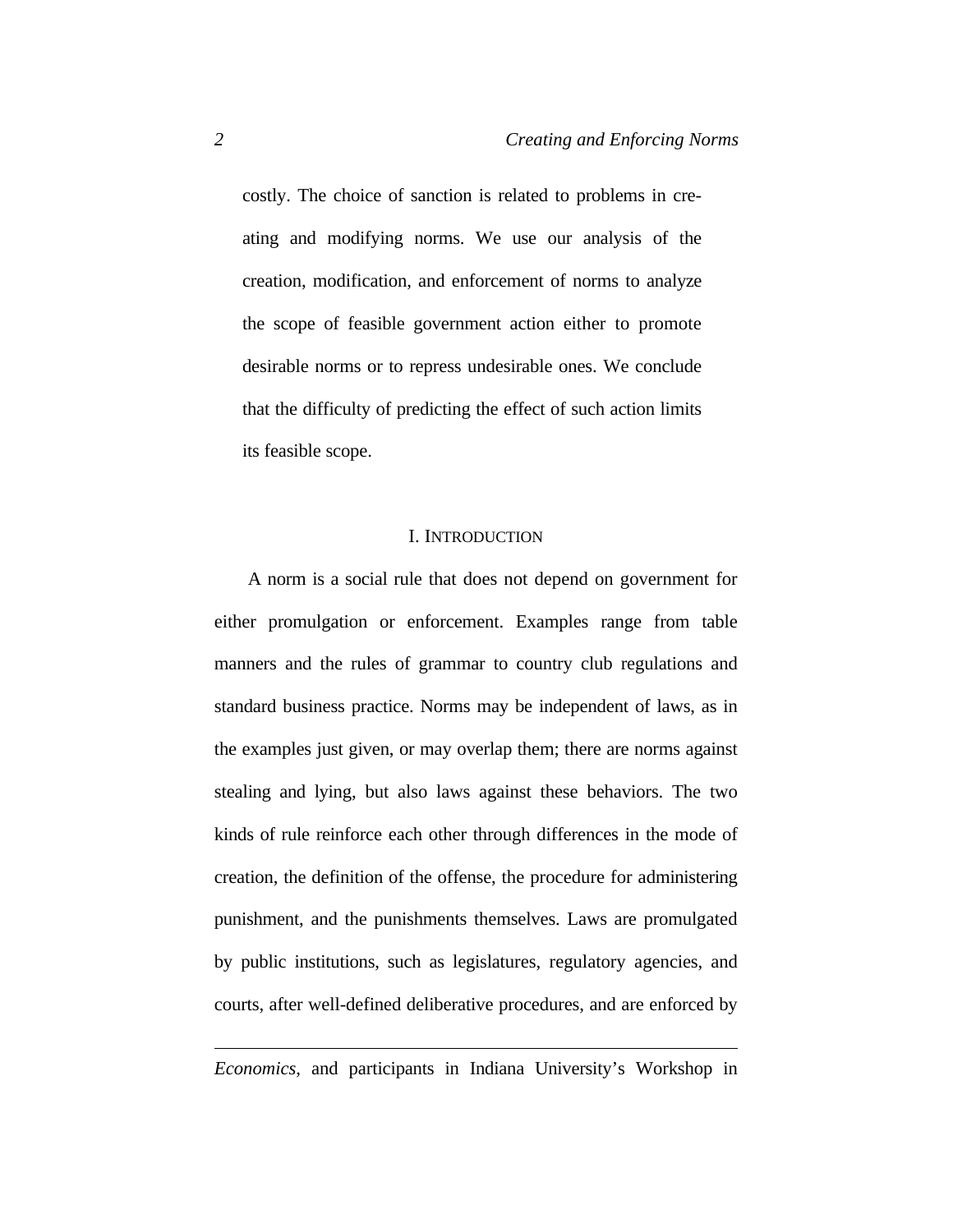the police power of the state, which ultimately means by threat of violence. Norms are not necessarily promulgated at all. If they are, it is not by the state. Often a norm will result from (and crystallize) the gradual emergence of a consensus. Norms are enforced by internalized values, by refusals to interact with the offender, by disapproval of his actions, and sometimes by private violence.

Norms are an attractive method of social control because a rule may be desirable but too costly a project for the state to undertake relative to the benefits. A rule against poor table manners, for example, is hardly suitable for embodiment in law. At the same time, norms have a number of drawbacks relative to laws. A norm is even more of a public good than a law, since no one person or political party can claim credit for creating a norm. And the cost of inicting penalties for violating a norm cannot be financed by mandatory taxation and so must be shouldered voluntarily by those who enforce the norm. Because of these features of norms, it may seem obvious that norms would be undercreated and underenforced from a social standpoint. Yet we shall see that the underprovision thesis requires qualification. Norms, like laws, can be bad, so that the obstacles to their creation and enforcement may actually promote the social

Political Theory and Policy Analysis for their helpful comments.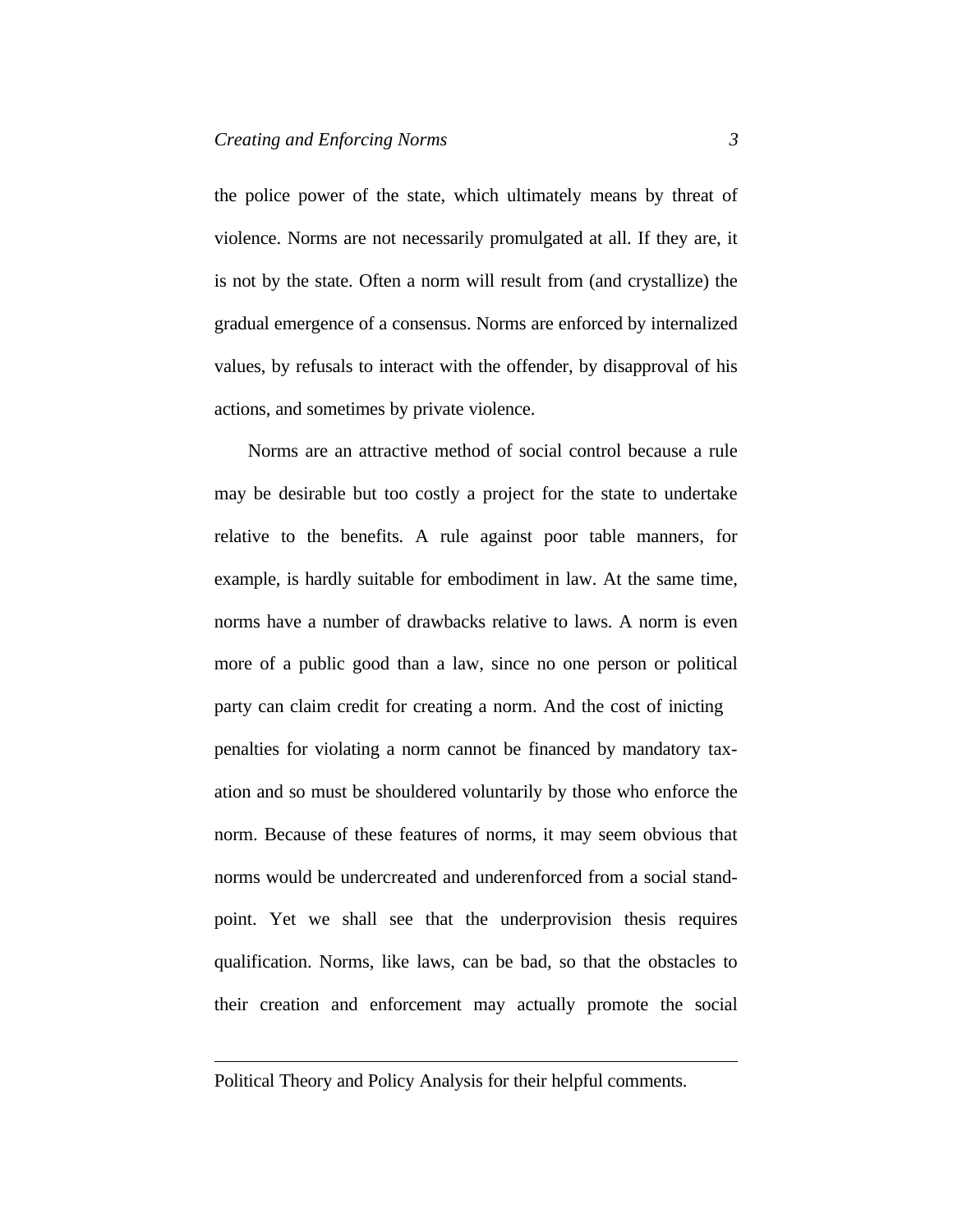welfare. A related but subtler point is that because norms, once created, are difficult to uncreate, the stock of norms may be large even though the ow is small.

The focus of the literature on norms has been on their importance and on their efficiency or inefficiency.<sup>1</sup> Another theme has been their

<sup>1</sup> The literature is large and growing. One branch examines business dealings. The seminal article, sociological rather than economic in emphasis, is Stewart Macaulay, "Non-Contractual Relations in Business," 28 *American Sociological Review* 55 (1963), and illustrative recent contributions are Lisa Bernstein, "Opting Out of the Legal System: Extralegal Contractual Relations in the Diamond Industry," 21 *Journal of Legal Studies* 115 (1992), and Robert D. Cooter, "Decentralized Law for a Complex Economy: The Structural Approach to Adjudicating the New Law Merchant," 144 *University of Pennsylvania Law Review* 1643 (1996). Another branch, which develops an economic theory of social custom, begins with two articles by George Akerlof: "The Economics of Caste and of the Rat Race and Other Woeful Tales," 90 *Quarterly Journal of Economics* 599 (1976), and "A Theory of Social Custom, of Which Unemployment May Be One Consequence," 94 *Quarterly Journal of Economics* 749 (1980). A useful survey of theoretical and experimental work on the role of norms in solving collective-action problems is Elinor Ostrom, "A Behavioral Approach to the Rational-Choice Theory of Collective Action," 92 *American Political Science Review* 1 (1998). Much recent work focuses on the relation between private norms and public laws. See, for example, Robert Cooter, " Models of Morality in Law and Economics: Self-Control and Self-Improvement for the "Bad Man" of Holmes," 78 *Boston University Law Review* 903 (1998); Robert Ellickson, *Order without Law: How Neighbors Settle Disputes* (1991); Avery Katz, "Taking Private Ordering Seriously," 144 *University Pennsylvania Law Review* 1745 (1996); Eric A. Posner, "The Regulation of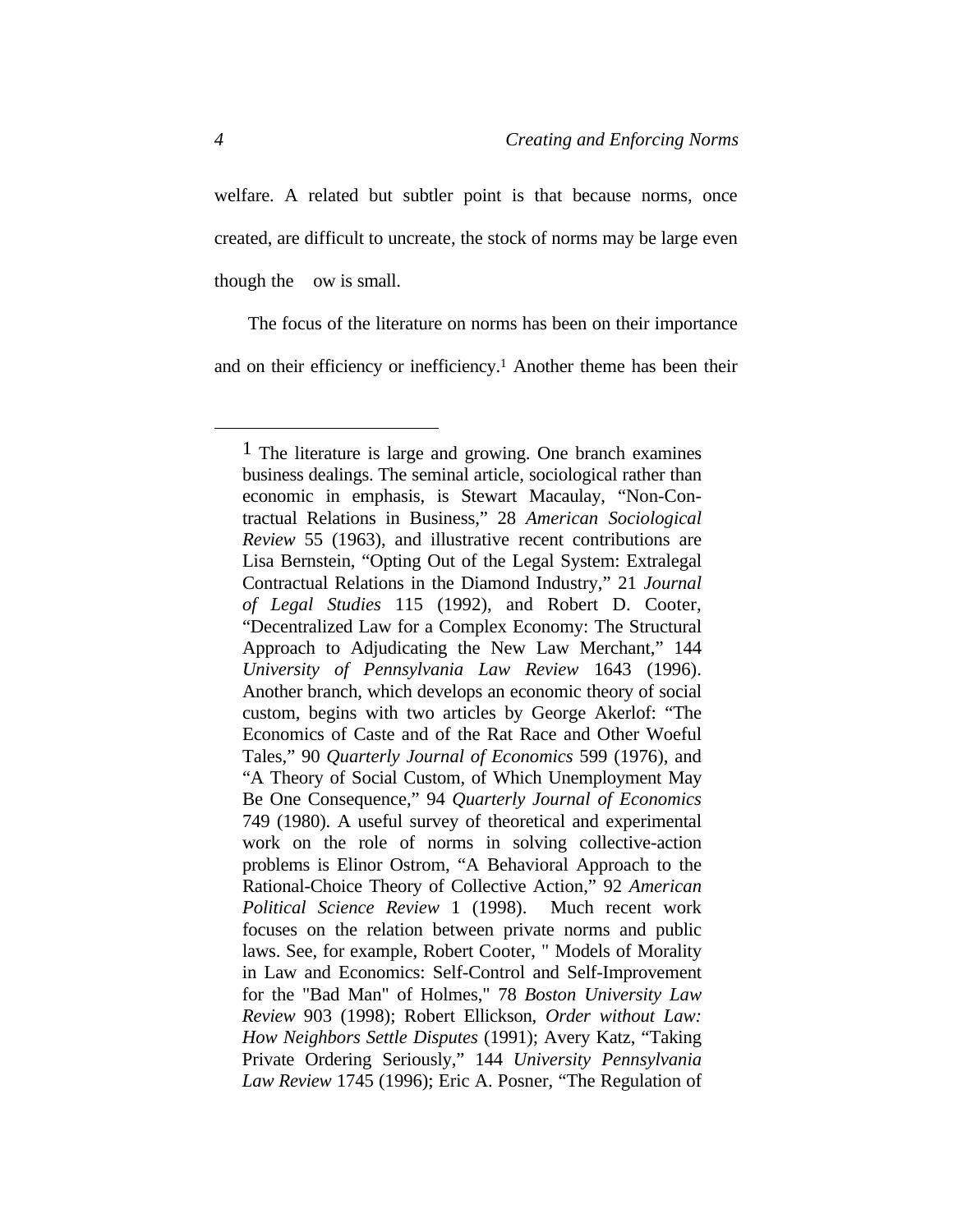neglect by economists.<sup>2</sup> We focus instead on how norms operate and so on the variety of sanctions that enforce norms, the degree of underenforcement associated with each type of sanction, and the difficulty of creating norms enforced by each type of sanction.

The sanctions are various:

 $\overline{a}$ 

1. *Automatic sanctions*. The violator's action carries its own penalty because of its not being coordinated with the actions of others. Someone who drives on the wrong side of the road crashes into another car.

Groups: The Influence of Legal and Nonlegal Sanctions on Collective Action," 63 *University of Chicago Law Review* 133, 155–161 (1996); Eric A. Posner, "Law, Economics, and Inefficient Norms," 144 *University of Pennsylvania Law Review* 1697 (1996); J. Mark Ramseyer, "Learning to Love Japan: Social Norms and Market Incentives," 34 *San Diego Law Review* 263 (1994);"Symposium, Social Norms, Social Meaning, and the Economic Analysis of Law," 27 J*ournal of Legal Studies* (1998).

<sup>2</sup> This is an old story: Thomas Macaulay and James Fitzjames Stephen attacked James and John Stuart Mill, respectively, for overemphasizing laws relative to norms as explanations for differences in culture and behavior. Thomas Macaulay, "Mill on Government," *Edinburgh Review* (March 1829) and "Westminster Reviewer's Defense of Mill," *Edinburgh Review* (June 1829); James Stephen, *Liberty, Equality, Fraternity* , chapters 1 and 4 (1874). John Stuart Mill, however does emphasize the tyranny of public opinion, thus tacitly recognizing the importance of informal norms in shaping behavior. John Stuart Mill, *On Liberty* (1859)*.*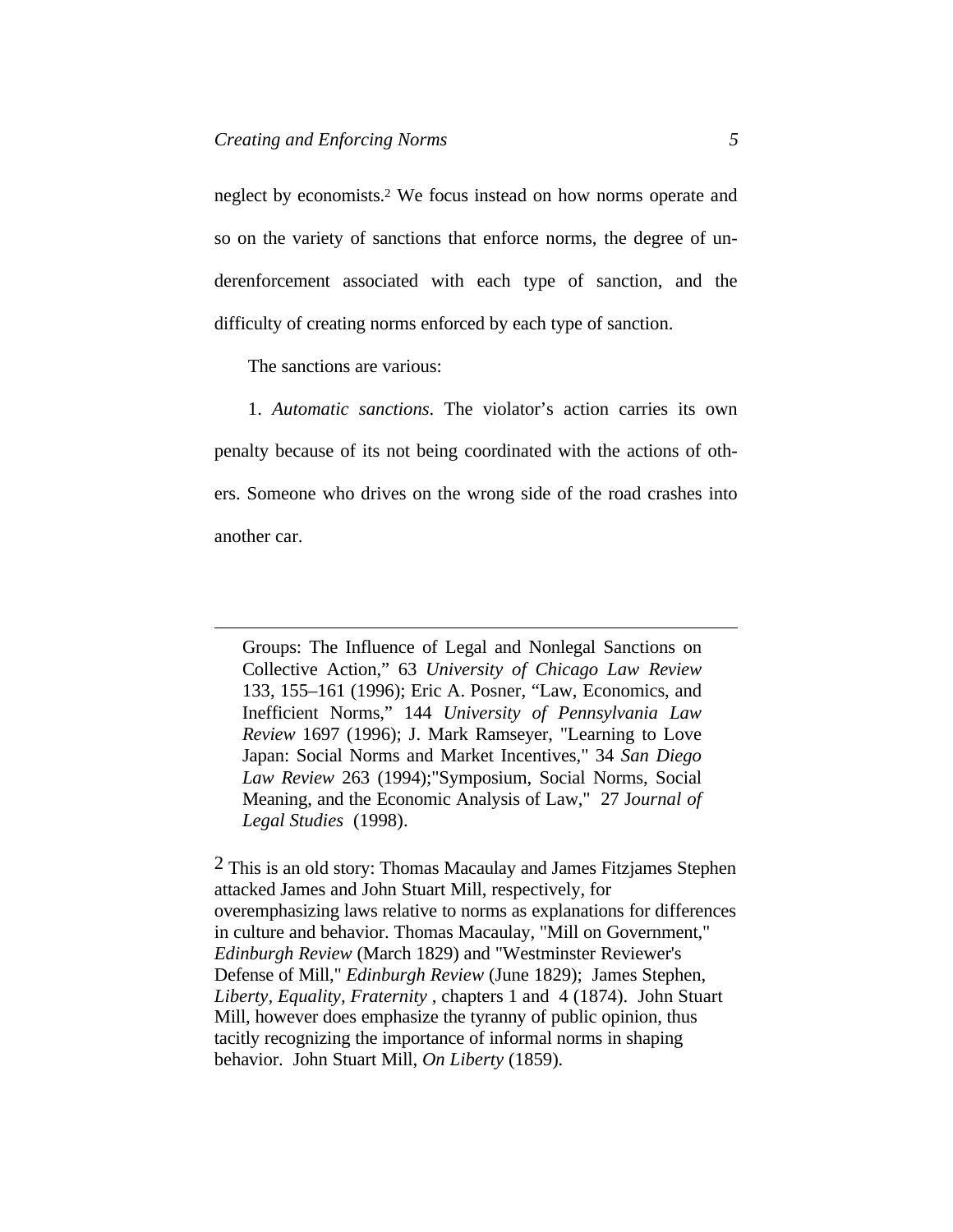2. *Guilt.* The violator feels bad about his violation as a result of his education and upbringing, quite apart from external consequences. Probably most people in our society, though certainly not all, would feel at least somewhat guilty about stealing even if they believed they were certain not to be caught.

3. *Shame.* The violator feels that his action has lowered himself either in his own eyes or in the eyes of other people. In its most common form, shame arises when other people find out about the violation and think badly of the violator. The violator may also feel ashamed, however, even if others do not discover the violation. He can imagine what they would think if they did discover it, a moral sentiment which can operate even if he knows they never will discover it. Also, he may feel lowered in his own eyes, a "multiple self" situation in which the individual is both the actor and the observer of his actions.<sup>3</sup>

Because the focus is on the violator's status rather than on the violation, there can be shame even if there is no element of wrongdoing, no breach of a moral code; so one can be ashamed of doing something stupid that harms nobody, because behaving stupidly

<sup>3</sup> On multiple-self analysis, see, for example, Richard A. Posner, "Are We One Self or Multiple Selves? Implications for Law and Public Policy" 3 *Legal Theory* 23 (1997).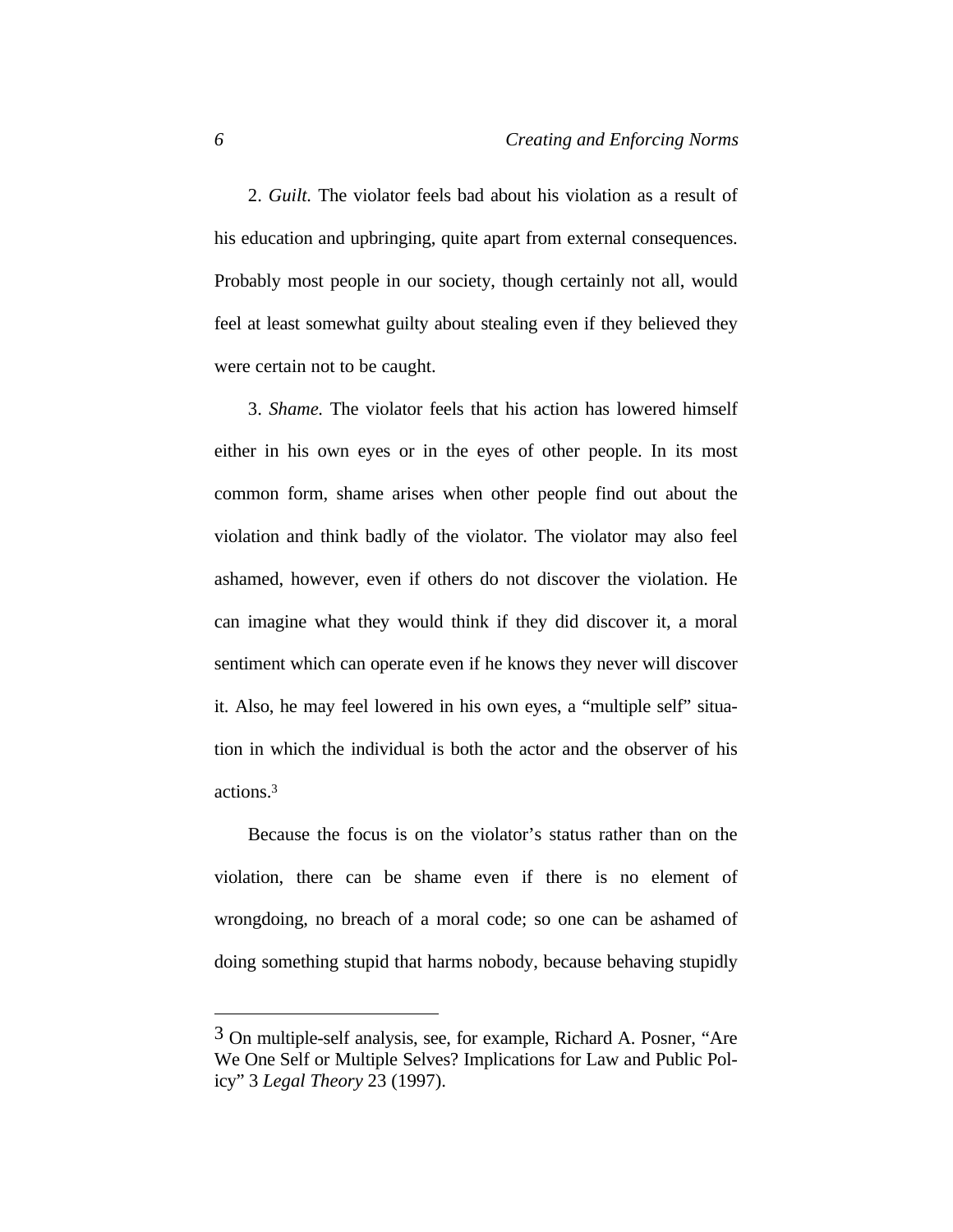is failing to live up to one's self-image. This type of shame shades off into simple embarrassment.

One can also be shamed (though the better word here would be "humiliated") for conduct that violates a moral code not one's own and so there is no question of guilt. During the Cultural Revolution in China, people paraded through the streets in dunce caps felt humiliated even if they disapproved of the regime and therefore felt no guilt at violating its norms.

For simplicity, we shall treat humiliation as a form of shame, and shame itself as (1) a purely external sanction for (2) violations of the moral code. It is important to note, however, that even when viewed purely as an external sanction, that is, as the product of the actions or reactions of other people, shame (like guilt) is felt even if other people take no action. If a professor's arrest for patronizing a prostitute is publicized, he feels ashamed before his colleagues even though none of them mentions the arrest to him, perhaps *because* none of them mentions it—their silence, which is a reaction to the shameful act, is evidence that the act was indeed shameful and cannot just be laughed off.

Neither guilt nor shame fits comfortably into the implicit psychological assumptions of the rational-choice model of human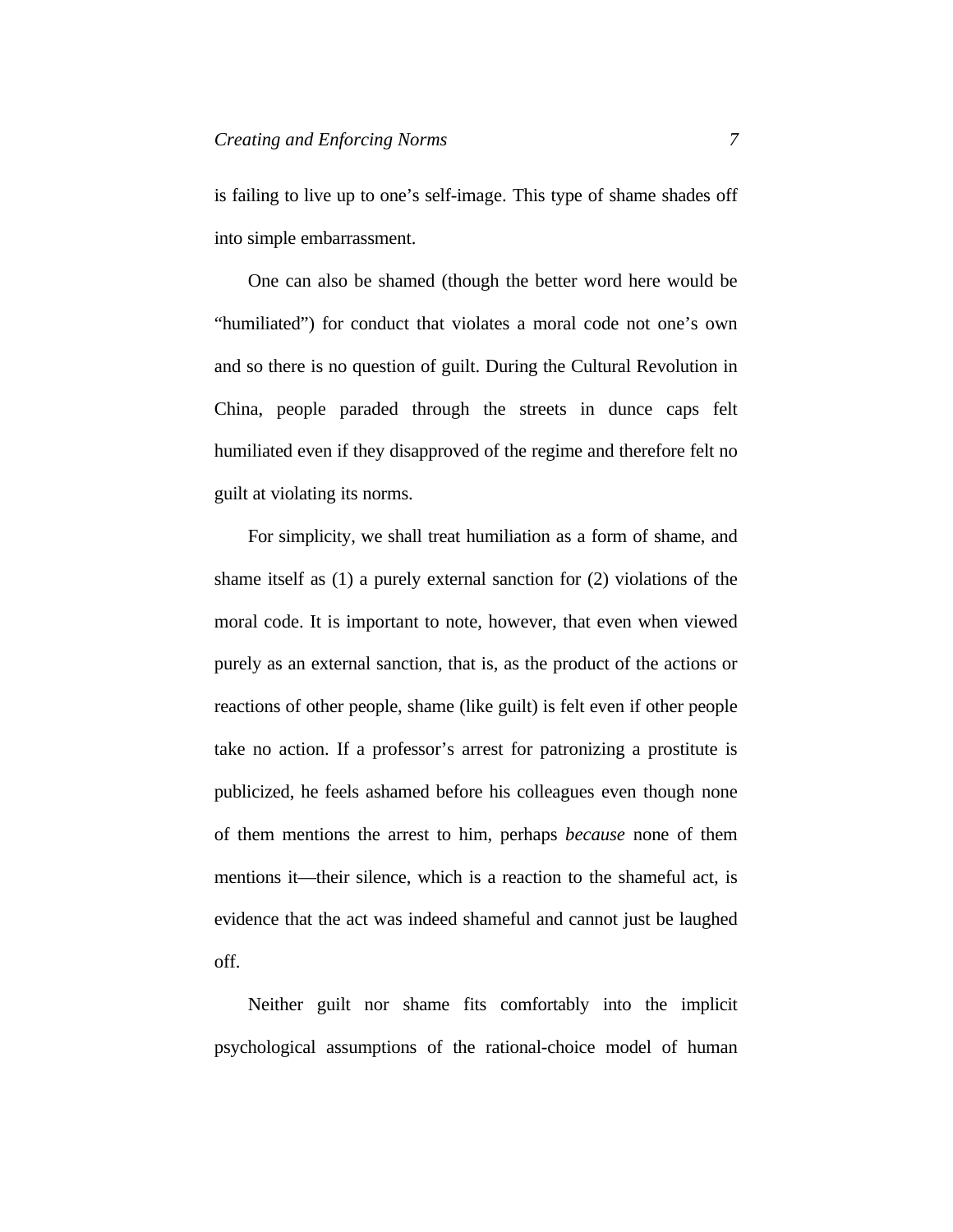behavior. We treat them as brute facts, like food preferences, which constrain rather than explain economic theories of behavior.

4. *Informational sanctions*. The violator's action conveys information about himself that he would rather others not know. A student wears casual clothing to a job interview, unintentionally signaling that he doesn't really care about getting the job.

5. *Bilateral costly sanctions*. The violator is punished by the actions of and at the expense of just one other person, whose identity is specified by the norm. The expense to that person could be the effort needed to cause the violator disutility, or the utility that the person imposing the punishment loses by punishing him. Examples of what we are calling bilateral costly sanctions are where an adulterer is shot by a jealous husband and where the husband divorces his wife after discovering her adultery.

6. *Multilateral costly sanctions*. The violator is punished by the actions and at the expense of *many* other people. A divorced man finds that he is no longer invited to dinner in the community.<sup>4</sup>

<sup>4</sup> Our categories of guilt and shame correspond to "first party" sanctions in Ellickson's terminology; our bilateral costly to his "second party"; and our multilateral costly to his "third party." Ellickson, note 1 above, at 130–131. He does not include what we are calling the automatic and the informational sanctions in his taxonomy because they are not methods of enforcing norms as he defines "norm." For other discussion of definitional issues (which we'll largely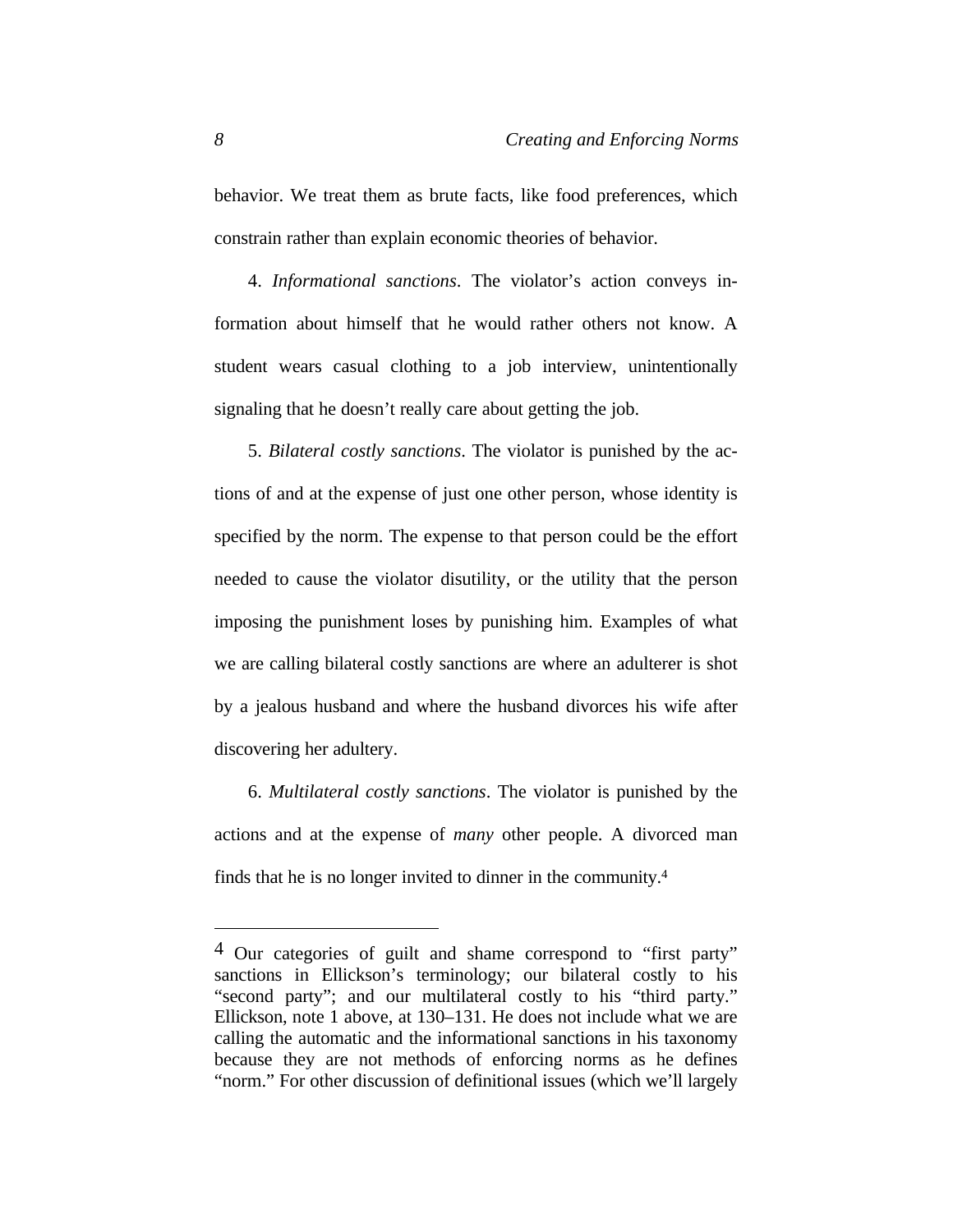A norm can be enforced by more than one sanction—indeed, by all six. A drunk driver weaves along the road and crashes into a bus, killing a child. He has wrecked his car, he feels guilty, he knows that all his neighbors look down on him, his employer discovers that he is an alcoholic, the child's parents condemn him, and he is ostracized by the entire community.

All six sanctions have analogies in rewards for adherence to norms or for actions beyond the call of duty. A reward can take the form of a feeling of a duty well done, material gratitude from one or more people, the automatic gain from coordinated interaction with someone else, the signaling of desirable qualities, or the good opinion of others.

We shall consider the sanctions one by one, but it may be useful at the outset to mention some general properties of optimal nonlegal sanctions. A sanction should be of the appropriate magnitude; if it is too severe, people will be overdeterred and refrain from efficient actions. A sanction should not be too costly; the cost will depend largely on how often it has to be administered, that is, on the frequency of violation of the norm. Because of the informality of enforcement, it is important that the application of a sanction not

duck), see Richard McAdams, "The Origin, Development, and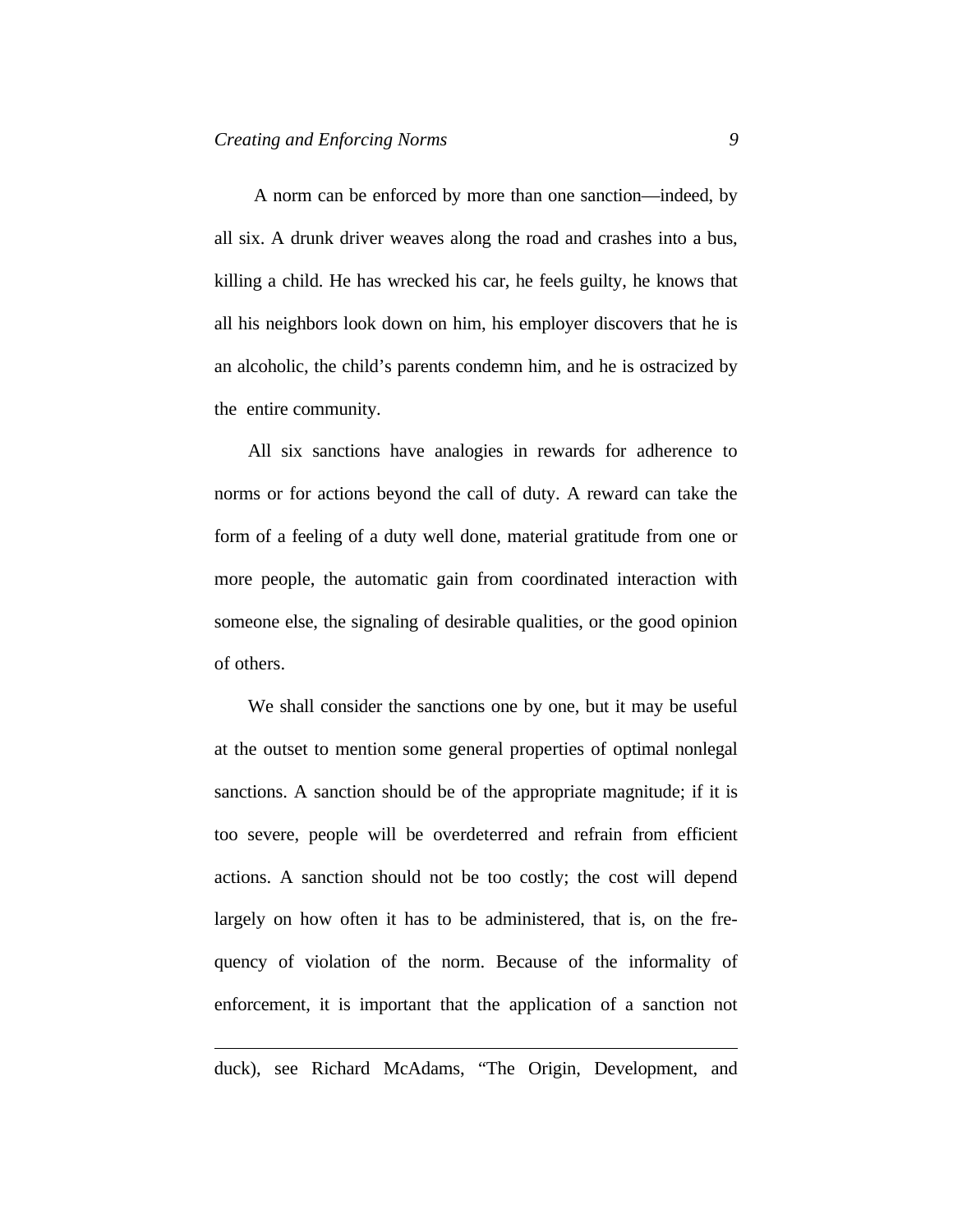require too much information. If punishment will not be effective unless many people learn about the violation, there may be no punishment at all.

#### II. SANCTIONS FOR VIOLATING NORMS

*Automatic sanctions*. The classic example of an automatically enforced, or self-enforcing, norm is the convention of driving on the right side of the road. By violating the norm one increases the chances of an accident to oneself as well as to other people. Norms often are self-enforcing in the sense that the violator is punished automatically without the deliberate intervention of anyone. But the punishment may not be adequate—even in the case of driving on the right—because the violator considers the cost only to himself and not to other people. Drunk drivers sometimes drive on the wrong side of the road, even though they know they may hurt themselves, in part because they neglect the cost to other people. Coordination norms may also be suboptimal rules that are difficult to change, such as the way "though" is spelled in English. This, however, is a problem in altering rather than enforcing norms, so we defer it for now.

Regulation of Norms," 96 *Michigan Law Review* 338 (1997).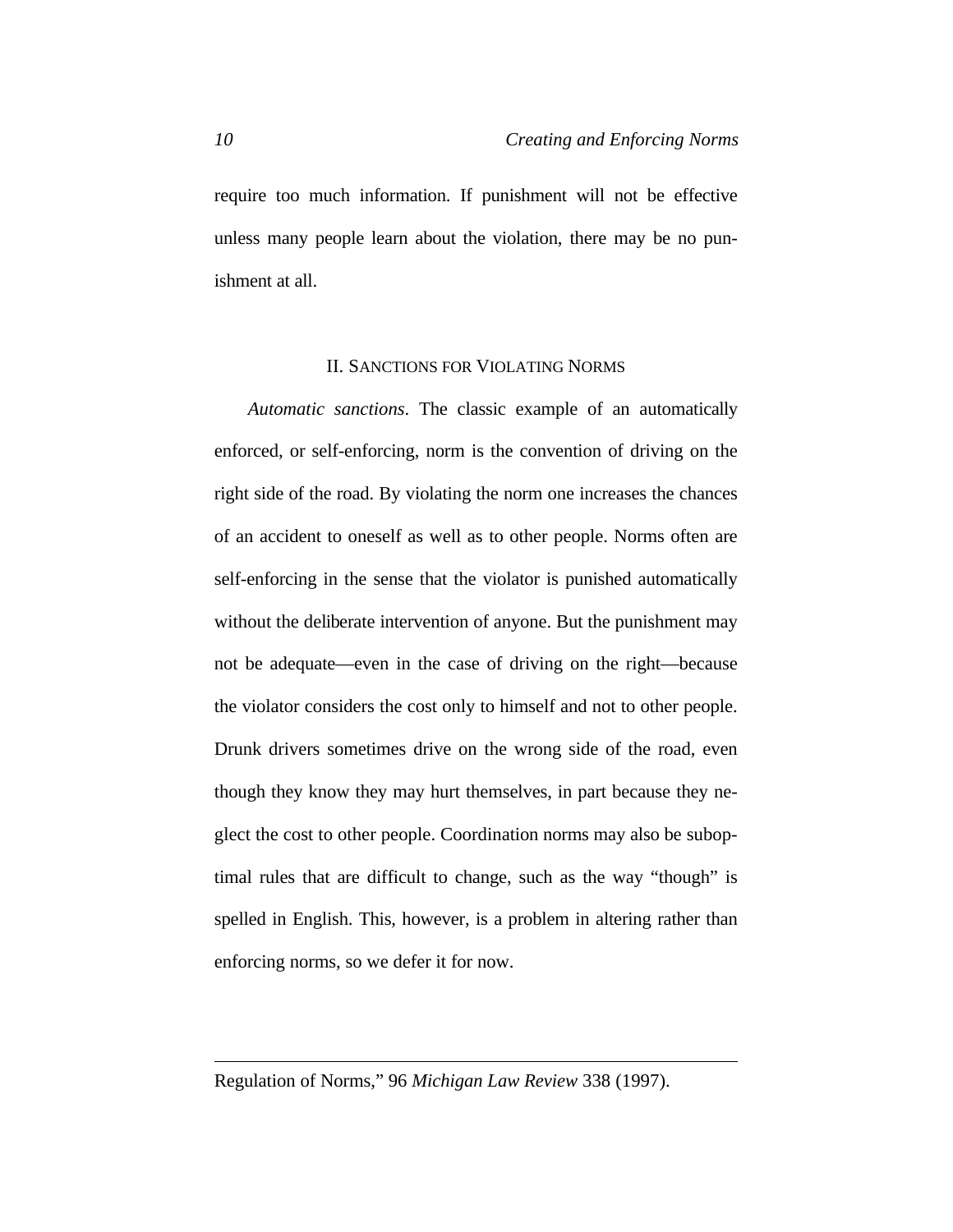*Guilt.* Guilt is an internal sanction, and so does not depend on the dissemination of information. It might be thought a type of automatic sanction, since the violator perceives it as a cost to himself, like the risk of being injured if he drives on the wrong side of the road. It differs from a simple automatic sanction, however, in requiring investment to create it. People must choose a level of effort to instill the potential for feeling guilt into other people (sometimes even themselves), as well as the amount of guilt to instill. This illustrates our earlier point that economics can "use" the concept of guilt even if it cannot explain it.

The sense of guilt may be innate, but it is also developed by formal schooling, purposive moral inuence by par ents and relatives, and, possibly most important, the examples offered by both adults and peers. Parents have an interest, both selfish and altruistic, in instilling a certain amount of guilt in their children. (So they may instill *too much* guilt, from the standpoint of the child's long-run self-interest, for offenses such as rudeness, or ingratitude, to one's elders.) A child who has a sense of guilt is more likely to conform to norms, and other people's knowledge of this will help him later in life by making him a more reliable transacting partner. Rational parents will choose, and employ the level of effort required to achieve, the degree of strength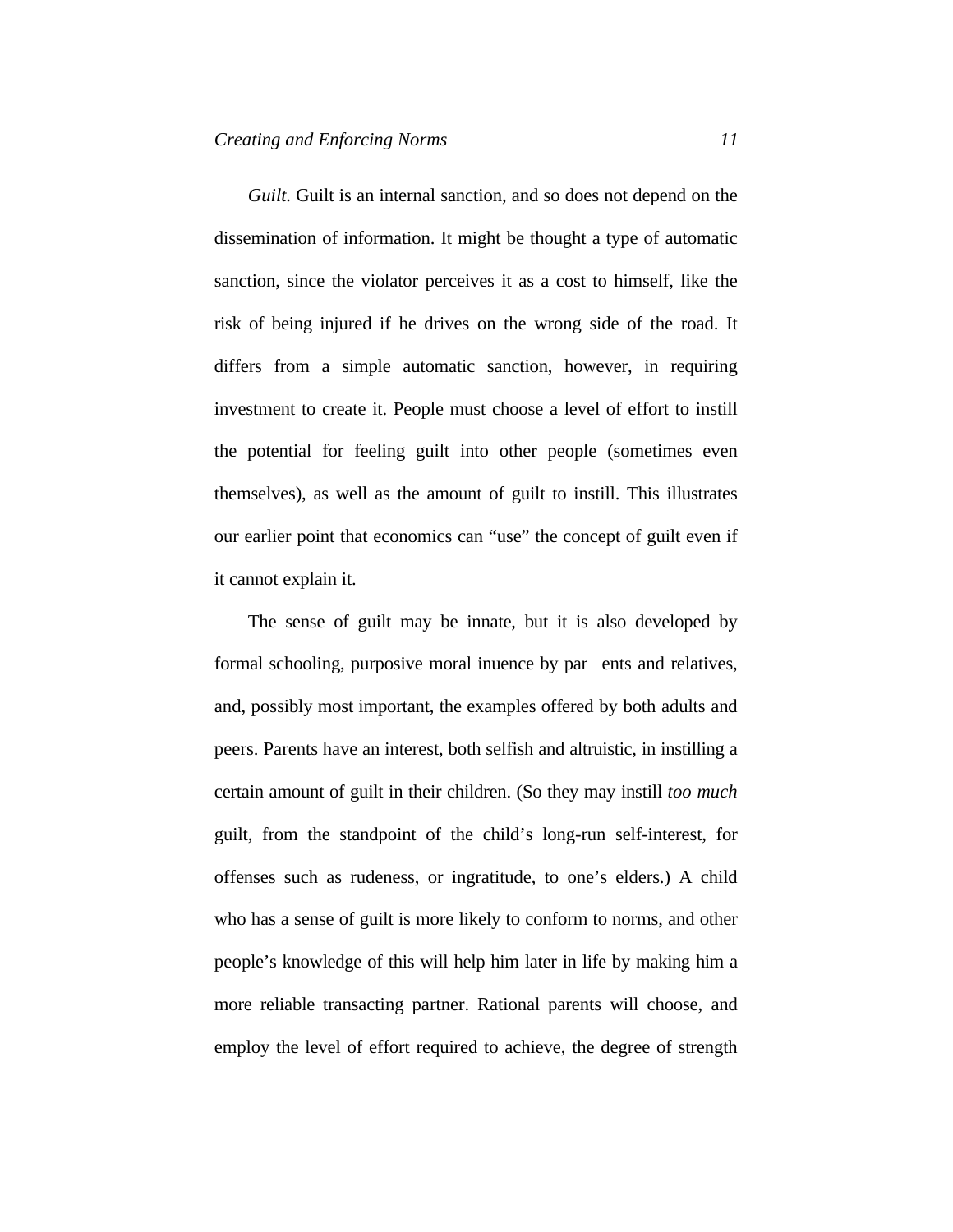of the guilt sanction that will allow for efficient breach of the norm, since often it is advantageous to violate a norm, especially if others are adhering to it. Rational parents will also endeavor to maintain marginal deterrence and so refrain from trying to make a child feel as guilty about not brushing his teeth as about shoplifting.

That a sense of guilt should be to the child's long-run advantage illustrates one of the central insights of game theory—that reducing the potential payoffs that a player obtains in certain contingencies can increase his equilibrium payoff by inducing other people to alter their behavior. This point is illustrated in Figure 1, which models the parental decision as to whether to instill guilt about wrongdoing in their daughter. When the daughter grows up, an employer will decide whether or not to hire her, and if she is hired she will decide whether or not to steal from the employer. Assume that the dollar value of the job to the daughter is 40, the benefit to the employer from the daughter's work is 50, the dollar value of both the gain to the daughter and the loss to the employer from theft is 30, and the theft cannot be detected. The daughter's net pecuniary gain from being hired and committing theft is then 70 (40+30), and the employer's payoff from hiring the daughter is –20 (50–40–30). The daughter suffers guilt pangs that subtract *G* from her utility if she steals—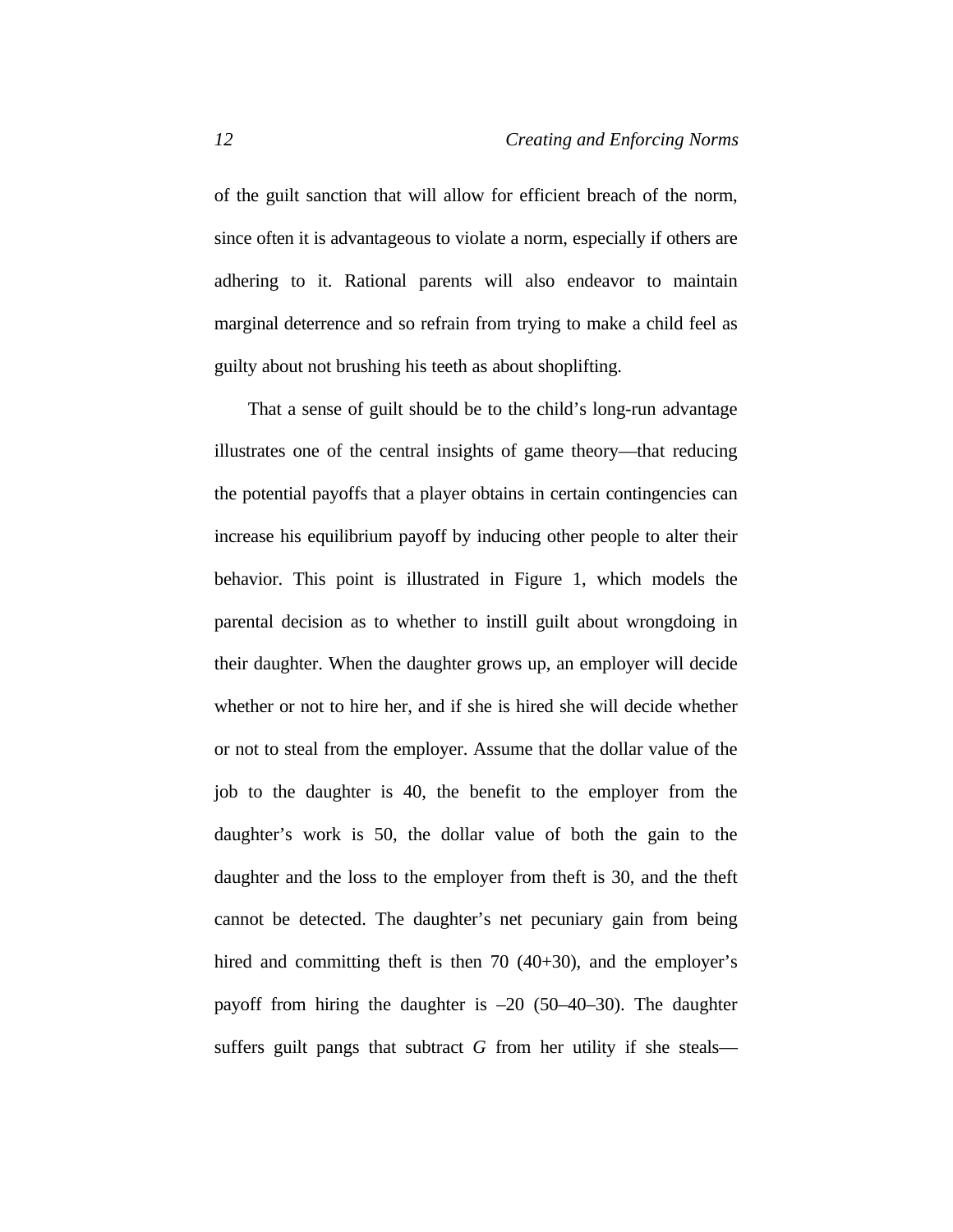provided her parents had instilled guilt in her. The parents and daughter are further assumed to have the same interests and the employer can observe (perhaps from the daughter's school record, references, and personal deportment) whether the parents have instilled a sense of guilt in her. The equilibrium depends on the size of the guilt cost, *G*. If *G*<30, then the parents have no incentive to instill guilt, since whether they do so or not their daughter would steal if hired because the payoff to her from stealing, 70–*G*, would exceed 40. Knowing this, the employer will not hire her. If *G*>30, however, the parents would instill guilt in their daughter; she would refrain from stealing if hired; and so the employer would hire her because her payoff from honest working, 40, would exceed her gain from dishonest working and the employer would derive a net benefit from hiring of 10 (50–40).

The daughter thus benefits from her parents' creation of guilt feelings (conscience) in her, assuming that the job with this employer is her best job opportunity. She obtains the job by having the potential to feel guilty, but she does not suffer any actual pangs of guilt because she's honest. By having reduced the payoff to their daughter from stealing on the job, the parents have benefited her because of the reaction of the third party, the employer, to their action.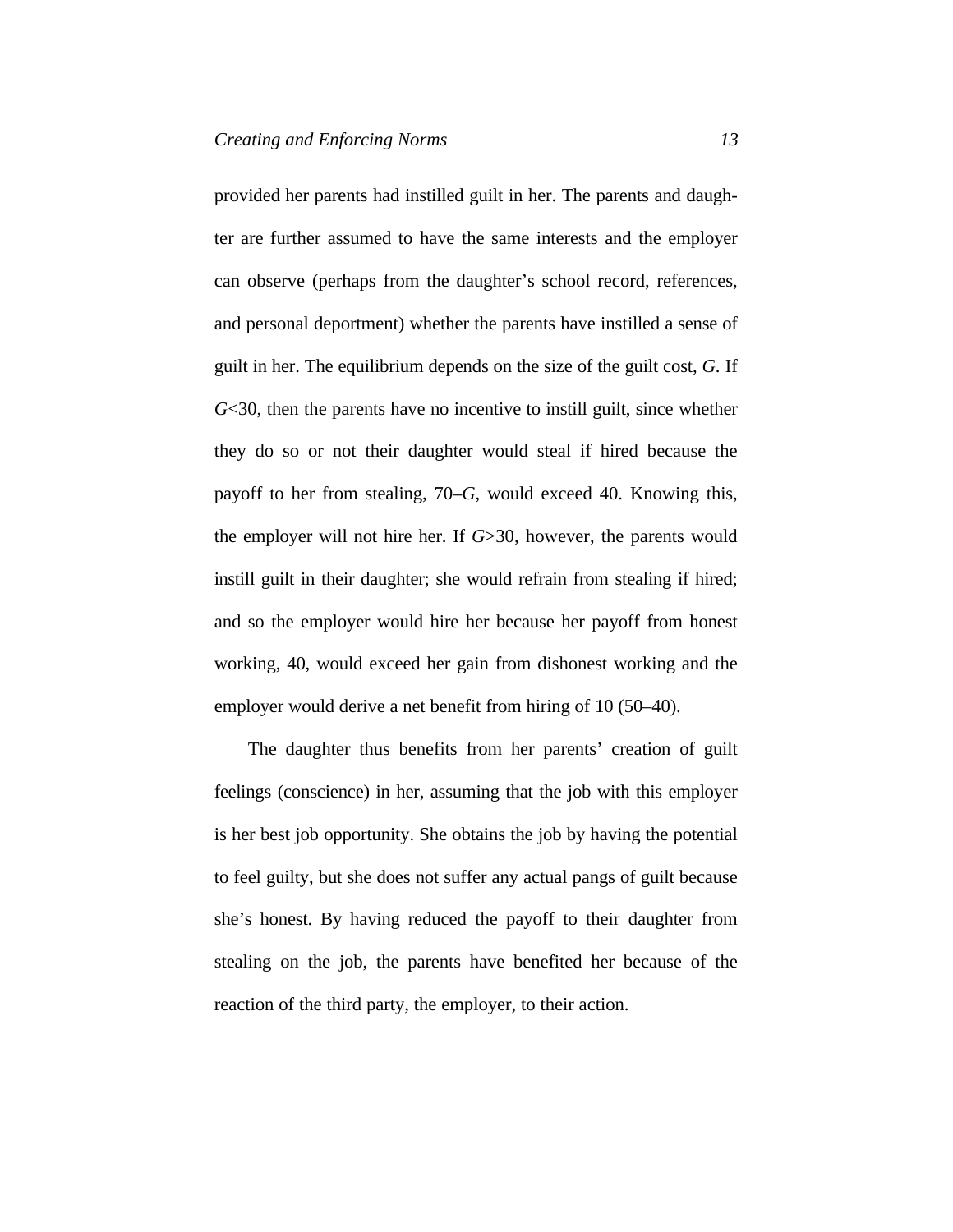# **FIGURE 1:**

**How Parents Can Make Their Children Better Off**

**by Reducing the Children's Payoff from Illegal Behavior**



#### **Notes:**

1.Numbers indicate payoffs to parents-daughter (the parents and daughter are assumed to have the same payoff) and to employer, respectively.

2. Arrows denote equilibrium actions if G>30.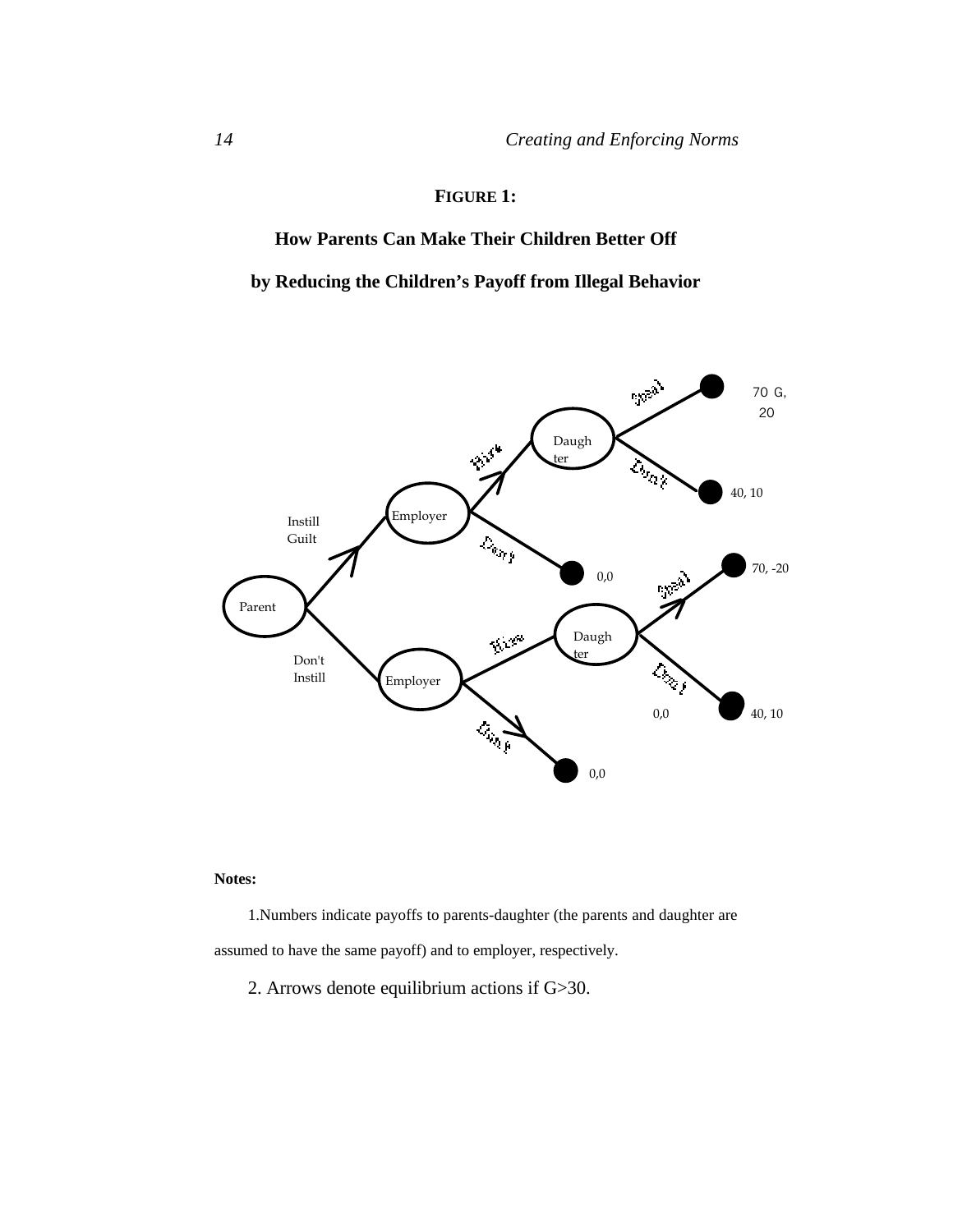*Shame*. When viewed as a purely external sanction, shame requires information but is not an informational sanction (our fourth category), because it can arise even if the violation does not convey any new information about the character of the violator. Often, however, what we call shame is partly an informational sanction: the man caught drunk driving is revealing that he probably drinks heavily on a regular basis, and it is his consciousness of people's reaction to the revelation that engenders the feeling of shame in him. This can be true even of purely internal shame; someone titillated by his first sight of sexually deviant pornography may be ashamed to discover inclinations within himself that he never suspected he had.

Shame is often a byproduct of bilateral or multilateral sanctions. When people criticize a norm violator they are trying to impose a multilateral sanction, but the *disutility* of the criticisms to the violator, and thus the efficacy of the sanction, may be due entirely to shame. If the violator shrugs off the criticisms as a product of ignorance, malice, or envy, and in addition anticipates no bad effects on him from the reception of the criticisms by other people, the criticisms will fail as sanctions for the criticized act.

Shame, like guilt, is a product, in part at least, of education, both formal and informal. Parents may have a greater incentive to instill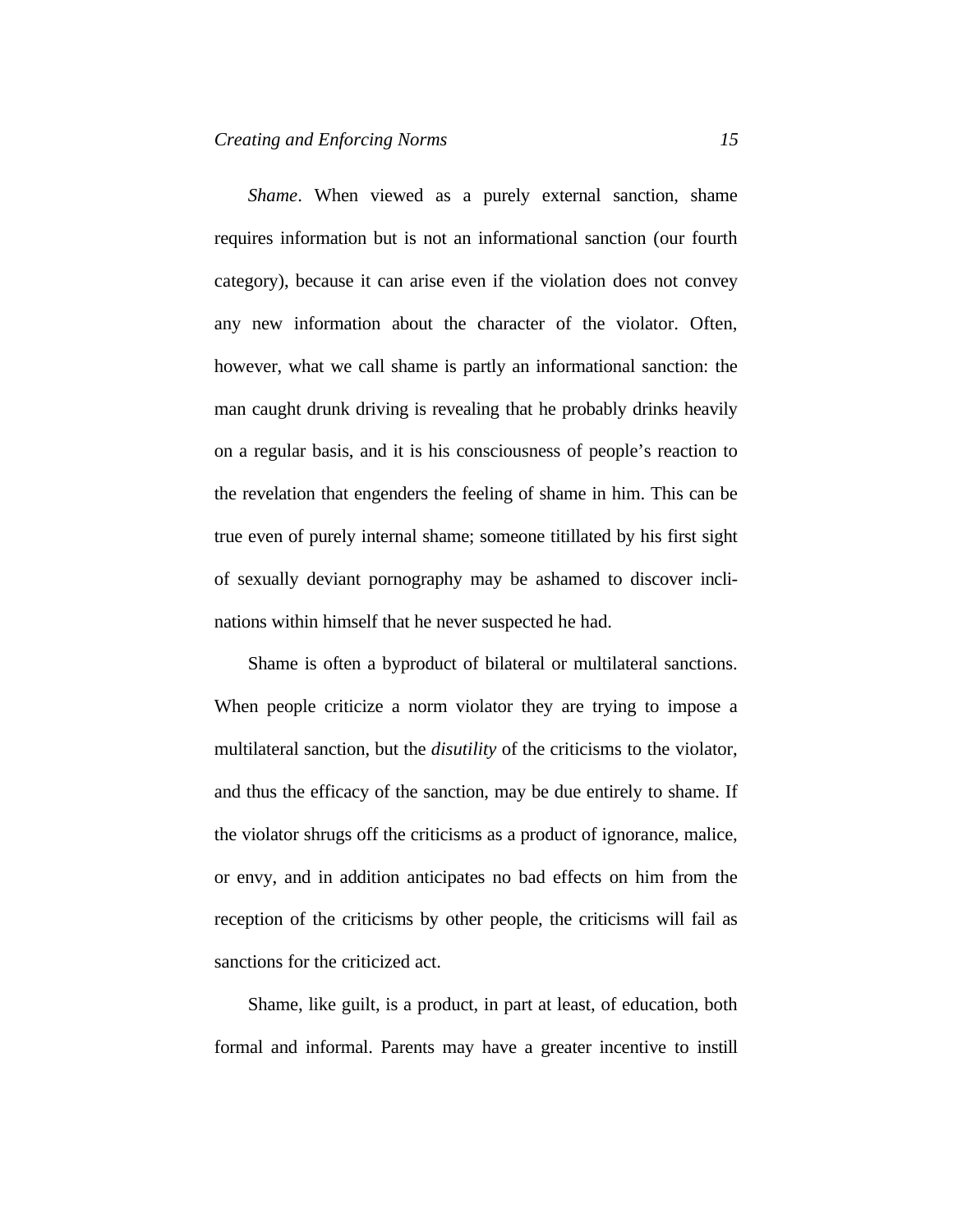shame in their children than guilt. The optimal strategy from the child's selfish (which may be the parents' altruistic) viewpoint is to violate norms but not get caught, and shame, to the extent that it is an external sanction and thus depends on information, provides the right incentives for that.

*Informational sanctions*. If the violation of a norm is positively correlated with the possession of undesirable characteristics, people will be likely to punish the violator.<sup>5</sup> The undesirable personal characteristic could be a tendency to violate the particular norm—as when a man beats a woman and is punished by not being able to find any other woman willing to associate with him—or to violate norms generally. The sanction is efficient. Not only does it impose significant costs on the violator; its cost to the enforcer is actually negative, because he averts a loss by avoiding dealings with a person who by his violation has revealed himself to be an unreliable transactional partner.

The personal (or commercial) characteristic revealed by the violation may be only distantly related to the violation yet convey valuable information, as when a person arrested for assault is believed

<sup>5</sup> See, for example, Eric A. Posner, "Symbols, Signals, and Social Norms in Politics and the Law," 27 *Journal of Legal Studies* 765 (1998); Eric Rasmusen, "Stigma and Self-Fulfilling Expectations of Criminality," 39 *Journal of Law and Economics* 519 (1996).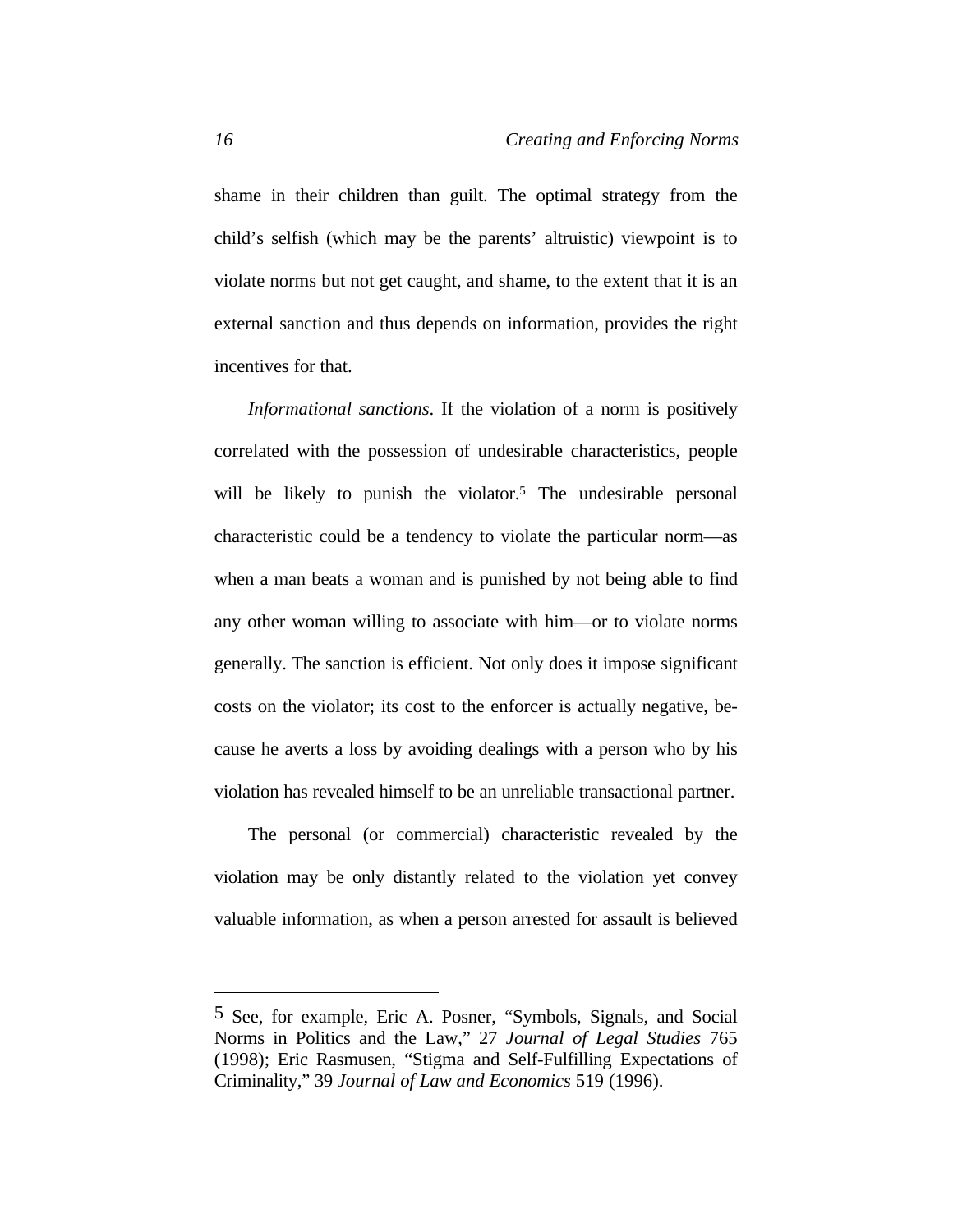to be less likely to work hard for whoever employs him. Consider the following game:

1. Nature chooses 90 percent of workers to be "steady," with productivity *p=x*, and 10 percent to be "wild," with productivity *p=x– y*.

2. A worker decides whether to marry or not. Marriage adds utility  $u=m$  for a steady worker and utility  $u=-z$  for a wild worker.

3. The employer, observing whether the worker is married but not whether he is wild, offers him a wage  $w_m$  or  $w_u$  in competition with other employers, depending on whether he is married or not. The employer has no intrinsic reason to care whether the worker is married or not. Wild workers are less productive, but whether they are married has no effect on their productivity. The only significance of marriage for the employer is its informational value as a signal of steadiness.

4. The payoffs received are  $p_w$  for the employer if he succeeds in hiring the worker, *wu* for a married employed worker, *w* for an unmarried employed worker, *u* for a married unemployed worker, and 0 for an employer who does not hire and for an unmarried worker who is not hired.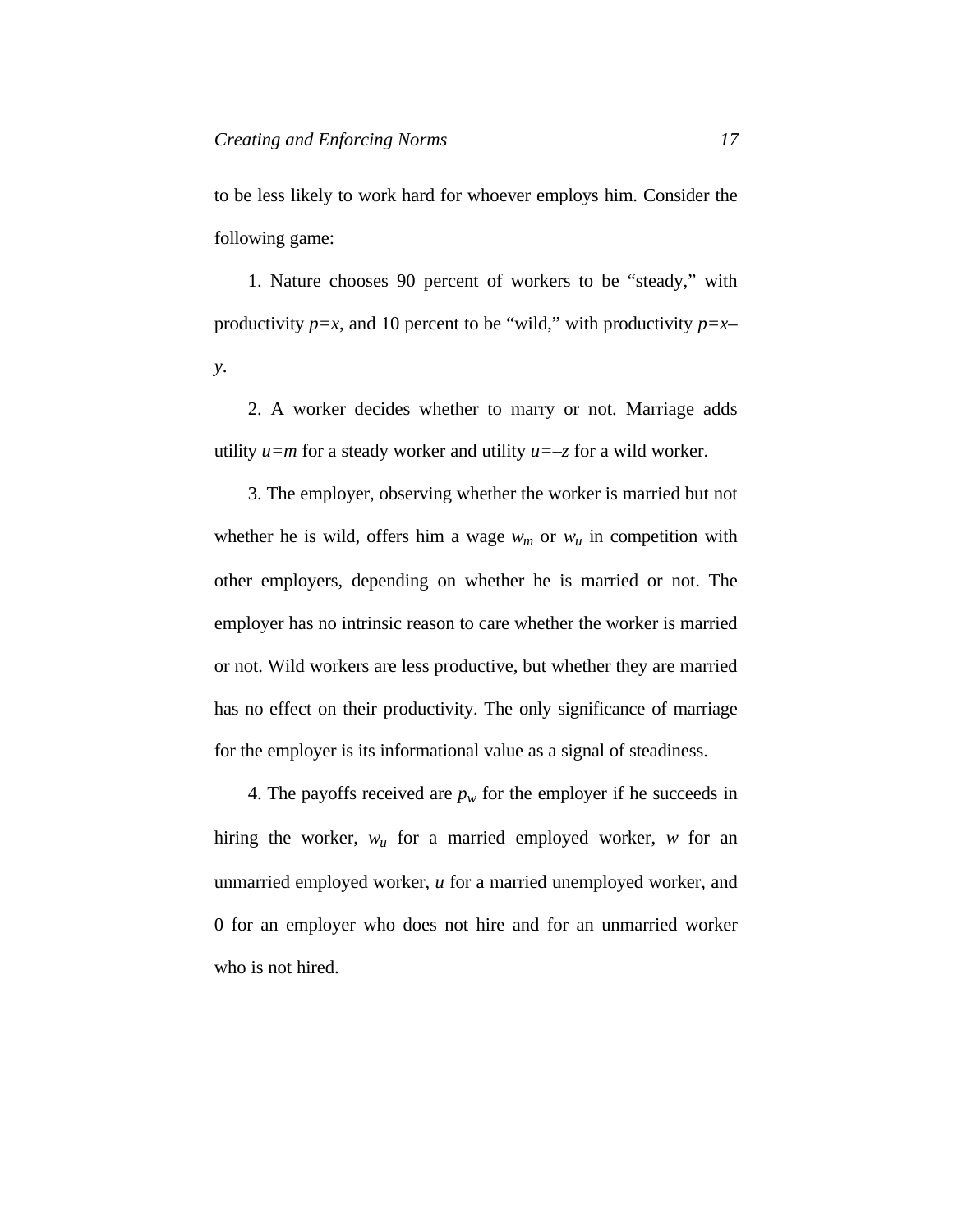What will the equilibrium be? Unlike many signaling models,<sup>6</sup> here there is only a single equilibrium. If *z* is large enough (namely, greater than *y*), the employer will pay wages of  $w_u = x-y$  and  $w_m = x$ , the steady worker will get married, and the wild worker will stay single.<sup>7</sup>

The employer in this example might be "unthinkingly" obeying a norm of paying married workers more. Businessmen, like private individuals, follow many norms without inquiring into their rationality. In the example, following the norm is efficient even if no businessman understands its origin or rationale. And notice that unmarried workers will *not* marry in order to fool the employer into paying them a higher wage, because by definition these are the workers for whom the wage premium is less than the disutility (stemming from their "wildness") of

<sup>6</sup> See Eric Rasmusen, *Games and Information*, ch. 10 (2d ed. 1994), and next footnote.

<sup>7</sup> The analysis is more complicated, however, if *z<y*. For example, if *z <.9y*, wild workers will all get married and pretend to be steady. The employer will offer wages of  $w_u = x-y$  and  $w_m = 0.9x + 0.1(x-y)$ , but no one will be paid the wage for the unmarried. If *y>z>*.9*y*, wild workers will split in their behavior, in a mixed-strategy equilibrium. The employer will pay wages of  $w_u = x-y$  and  $w_m = x+y+z$ ; the steady worker will get married; the fraction  $f=.\frac{9(\gamma-\overline{\zeta})}{\overline{\zeta}}$  of the wild workers will marry; and the employer will earn zero profits when he hires a married worker—i.e., *f* solves .9*x/(.9+.*1*f)+*.1*f (x–y) /(*.9+.1*f)–(x– y+z)=*0.

A further complication, but not one that would alter the implications of our analysis, is that efficiency might require that the different types of worker (steady and wild) be sorted into different types of job (for example, management and sales).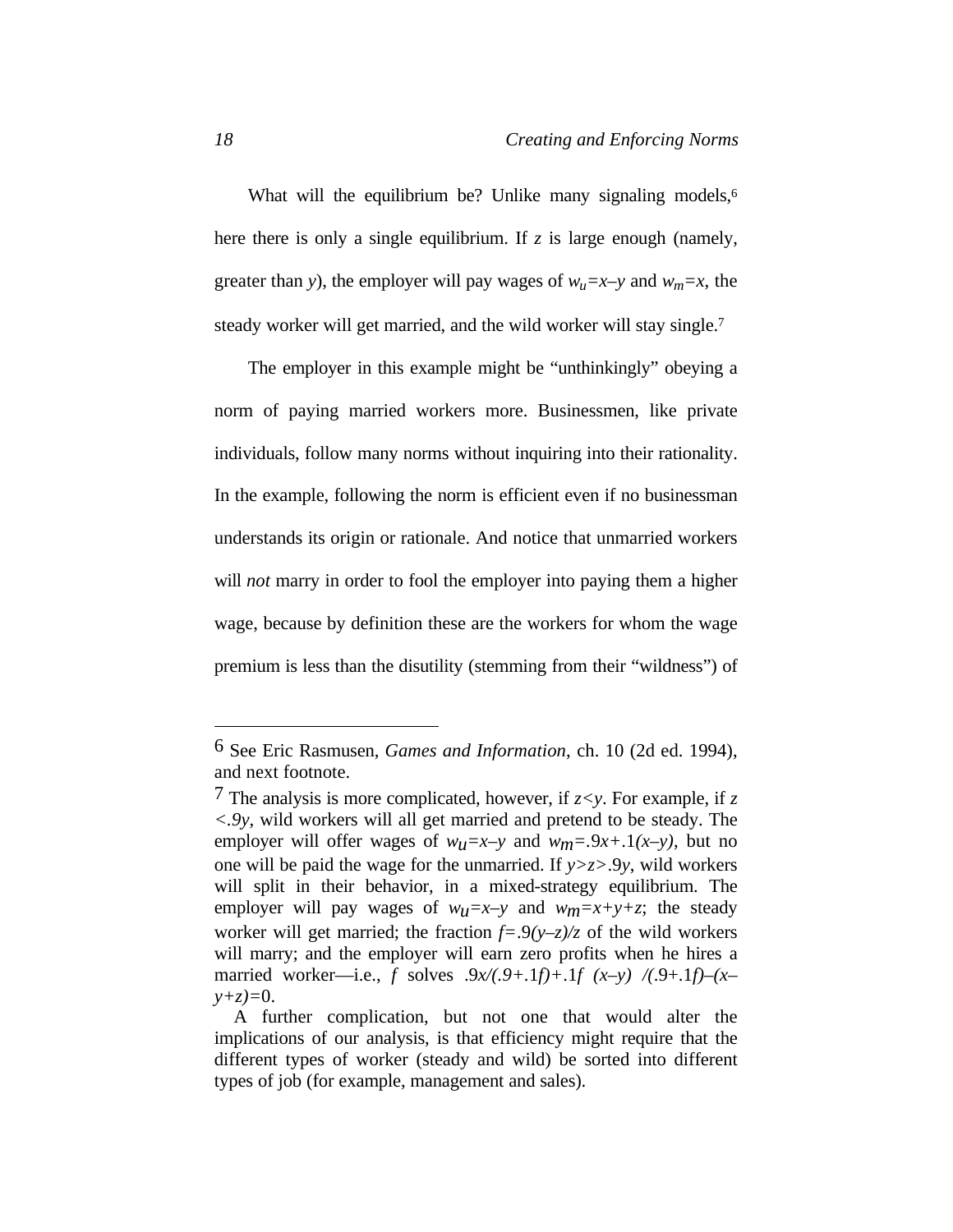marriage. Notice also in this example that subsidizing marriage not only would not raise productivity, but would lower it, by depriving employers of useful information about the marginal product of their workers. The same is true, however, of taxing marriage; obviously the marriage signal would be destroyed if marriage were taxed out of existence. And likewise if government forbade employers to use an applicant's marital status in making a hiring decision. This is an example of the danger of government's fiddling with norms.

Informational sanctions may seem potentially too severe. A trivial violation of a norm, if the violation signals the offender's probable unreliability as a friend or business acquaintance, may precipitate ostracism that will impose a cost on the violator which exceeds the social cost of his breach. But this need not be excessive punishment, since it corrects an asymmetry of information and by doing so confers a social benefit that is distinct from its deterrent effect.

*Bilateral costly sanctions*. These require only a minimal dissemination of information; the designated punisher is the only person who needs to learn of the violation. The difficulty lies in getting the punisher to carry out the punishment, given that it is costly to him, unlike the previous cases that we have been considering. Providing motivation for the punishment may require second-order internal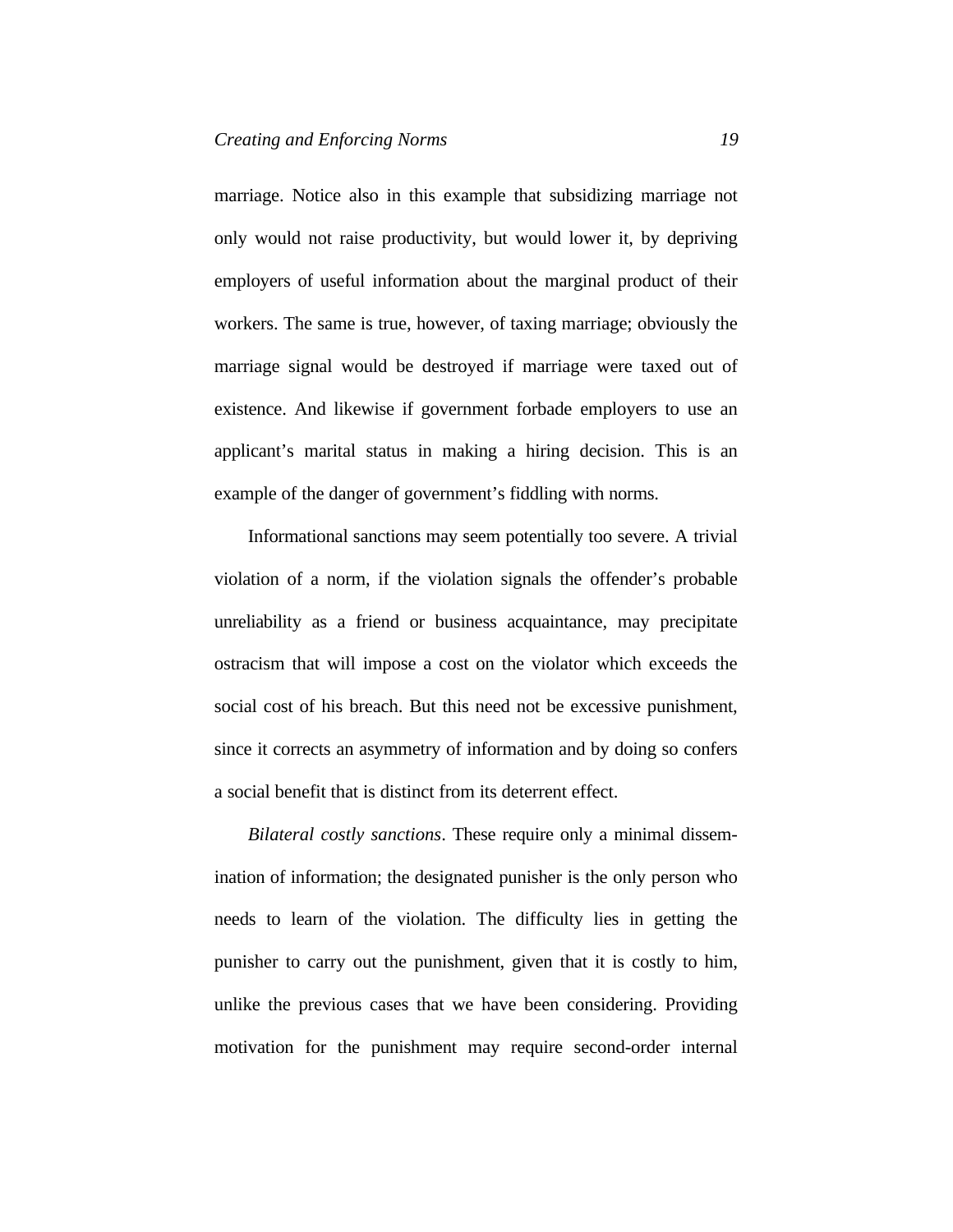norms, or a system of punishing nonpunishers. Corsican norms of vengeance, for example, supplemented bilateral costly sanctions with multilateral ones by ostracising anyone who was unwilling to carry out his duty of avenging an injury.<sup>8</sup> Punishment can be facilitated by reducing its costs, as in the preceding example, where the net cost of punishing, which is the difference between the cost of punishing and the cost of not punishment, is reduced by imposing a cost on the nonpunisher. The costs of punishment can also be reduced by releasing the punisher from the ordinary sanctions, formal or informal, for the punishing behavior and relying on his vengeful emotions, which may exist even without second-order norms, to create a perceived benefit of vengeance in excess of the now reduced costs.<sup>9</sup> Ordinarily, a person who has insulted someone in public is sanctioned, but if his insults are punishment for the other person's norm violation, the insults are excused. Children early discover the not always credible excuse: "But he started it!"

*Multilateral costly sanctions*. Multilateral punishments require more information than bilateral ones. The free-rider problem is

<sup>8</sup> Jon Elster, *The Cement of Society* 127 (1989).

<sup>9</sup> See Richard A. Posner, *The Economics of Justice*, ch. 8 (1981); Jack Hirshleifer, "On the Emotions as Guarantors of Threats and Promises, in *The Latest and the Best* 307 (John Dupre ed. 1987);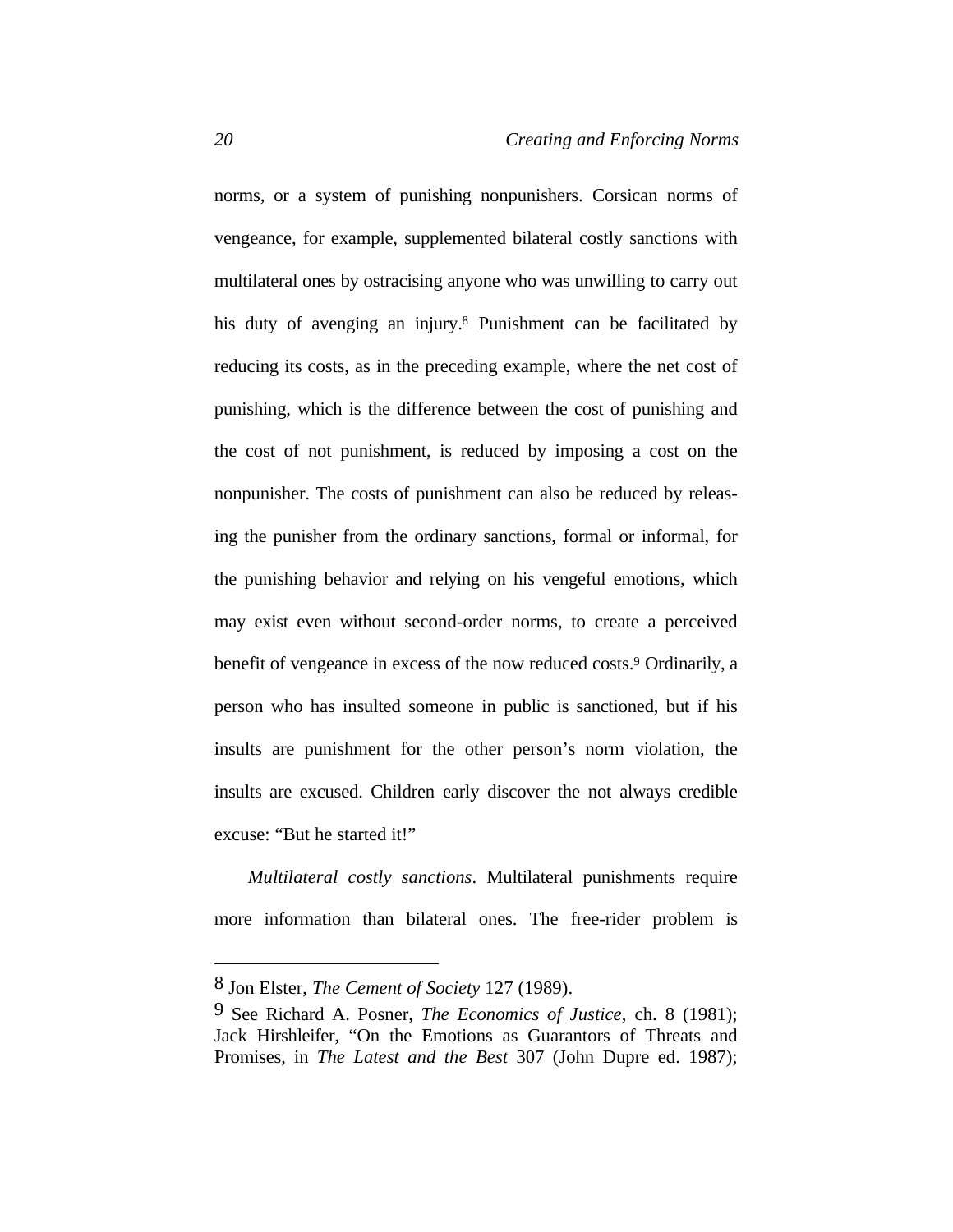$\overline{a}$ 

exacerbated because more people are involved but ameliorated because each punisher's cost of punishment can be less for the same total deterrent. The Amish practice of shunning offenders against church rules is an example. Like other Mennonites, the Amish have norms both against violence and against going to court. Excommunication, with resulting ostracism, is therefore the maximum punishment.10 But it is effective because the Amish constitute an isolated subculture from which exit is costly.

Ostracism lies at the end of a spectrum the other end of which is the "dirty look"—an expression of disapproval with no tangible penalty attached. It is remarkable how sensitive people are to manifestations of disapproval even by strangers and even when unaccompanied by any implicit or explicit threat. Of course, this form of the multilateral costly sanction works only when the benefits of vio-

Robert H. Frank, *Passions within Reason: The Strategic Role of the Emotions* (1988).

<sup>10</sup> For example, Andrew Yoder, having been ostracized by church orders, sued four church leaders for conspiracy to deprive him of civil liberties. He won, and upon the defendants' refusing to pay damages one of the church leader's farms was sold by the sheriff. The judgment might well have been reversed on appeal, but the norm against going to court seems to have prevented the hiring of defense counsel and the filing of an appeal. John Yoder, "Caesar and the Meidung," 23 *Mennonite Quarterly Review* 76 (1949). For a theoretical discussion of costly ostracism in a repeated game, see David Hirshleifer and Eric Rasmusen, "Cooperation in a Repeated Prisoner's Dilemma with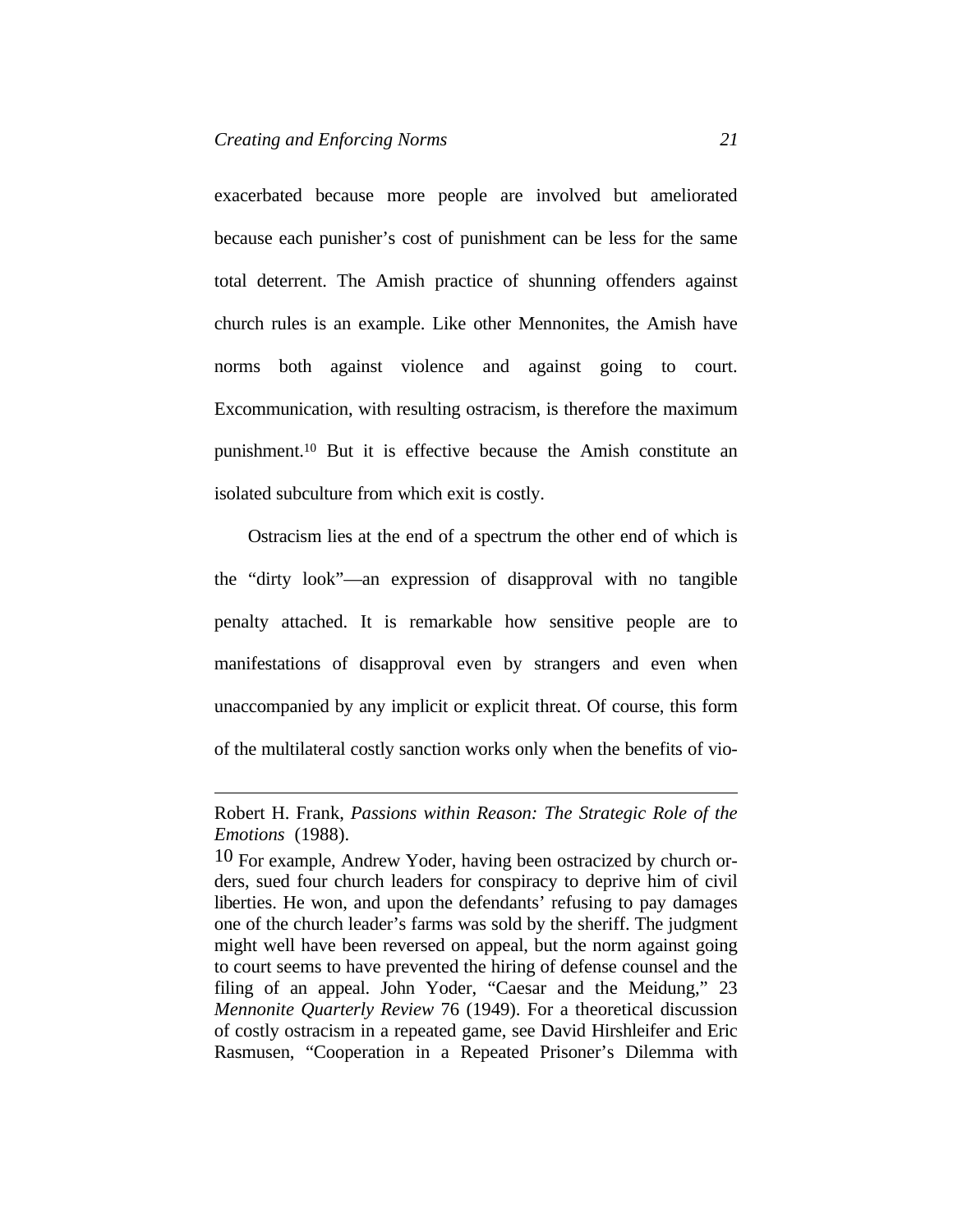lating a norm are slight; but it does work then, because the cost of this form of sanction to the sanctioner is low.

# III. THE CREATION AND DESTRUCTION OF NORMS

A norm is a public good. Although exceptions can be imagined, ordinarily a norm is nonrivalrous, because its cost does not rise if more people use the norm; and it is nonexcludable, because people who do not contribute to its enforcement cannot be denied its benefits. The norm is therefore in danger of being underproduced. By the same token, once a norm is established, it is hard to change, because norm innovation is also a public good. Creating a norm requires promulgation of the norm and creation of sanctions for its violation. Eliminating a norm requires promulgation, too, and also the destruction of the expectations and tastes that support the sanctions for its violation—a process of taste-changing that may be as costly as their creation in the first place. *Changing* a norm, which requires elements of both destruction and creation, can be the most difficult trick of all.

Consider changing a self-enforcing coordination norm, such as a rule of language. If "goodbye" became an inefficient form of farewell,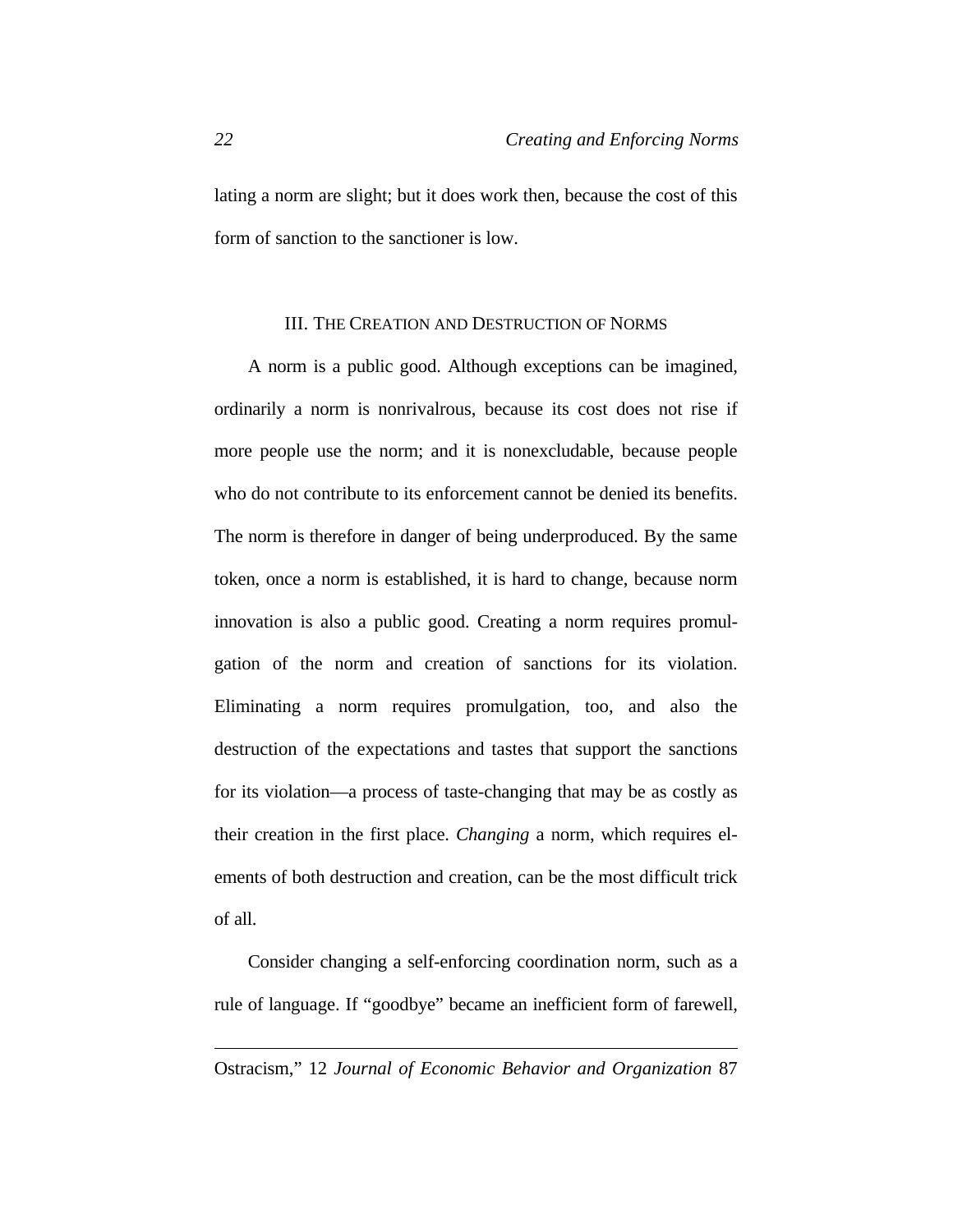individuals could shift to "take care" without cost. Any one person who changed would be able to convey the same meaning as before, and would not be thought worse of by other people. Many writers are now shifting from using "he" as the indefinite pronoun to "he or she," "he/she," or "she." The writer's meaning is still apparent, as in the case of shifting from "goodbye" to "take care," but in the "he/she" case the violation of the grammatical norm distracts the reader and slows down communication. The rapidity with which the norm has nevertheless changed is a result of the felt value to many people of signaling a belief in feminist goals. It has not changed all the way, however, because some writers wish to signal their rejection of what they take to be an extremist feminist ideology.

In both these examples, altering an existing norm is feasible because it can be done gradually and hence without centralized direction. A coordination norm that cannot be changed gradually would be reversing traffic signals so that red meant "go" and green meant "stop," or changing from driving on the right to driving on the left. Such a norm change would have to be adopted by everyone at once, unlike minor language changes, in order to avoid enormous transition costs. The only—but considerable—cost of the norm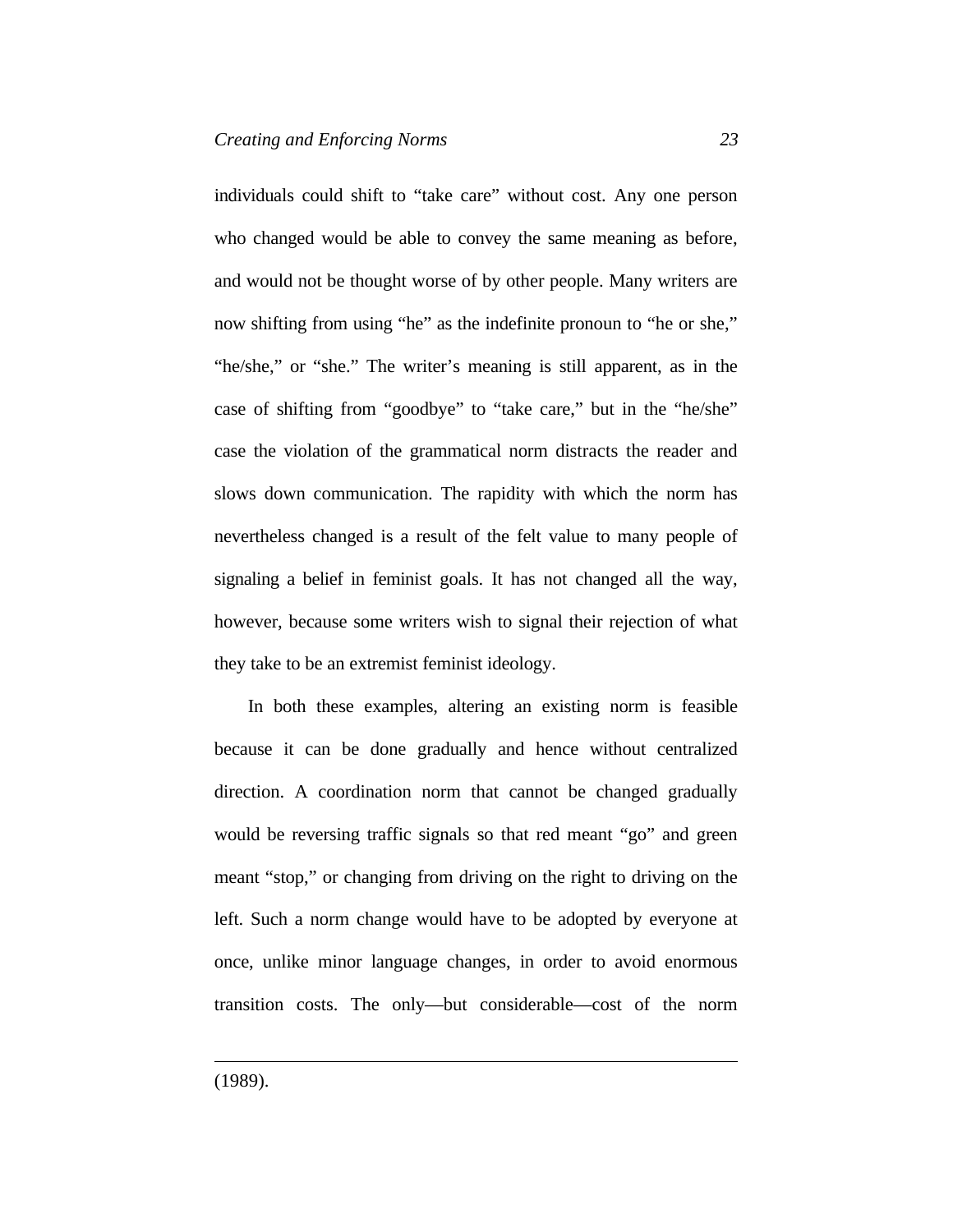changes in our traffic examples lies in the habitual character of compliance with these norms. Another familiar example is the ordering of keys on a typewriter or computer keyboard. The keyboard cannot gradually evolve, letter by letter, into a new arrangement. In the age of the computer one can remap the keys into different symbols one by one, so that the capital costs would be slight, but for someone who touchtypes the disruption from a change in even one key is severe because of habituation to the existing pattern. If the transitional costs to a new norm are high enough, we have the phenomenon of a norm "trap," meaning that society is stuck with a suboptimal norm because of the costs of changing it.<sup>11</sup>

Trying to change from one language to another, as opposed to changing usage within a single language, would present a similar problem on a vaster scale.12 The cost would be enormous and the benefits highly diffuse even though they might be enormous too. National languages do change, but ordinarily it is through an intermediate stage of bilingualism. What has been more common is

<sup>&</sup>lt;sup>11</sup> The claim that the QWERTY keyboard is inefficient has, however, been greatly undermined by S. Liebowitz and Stephen Margolis, "The Fable of the Keys," 33 *Journal of Law and Economics* 1 (1990). See also Nicholas Economides' networks website at raven.stem.nyu.edu/networks. In any event, no one doubts that the transition costs of adopting a new keyboard would be considerable.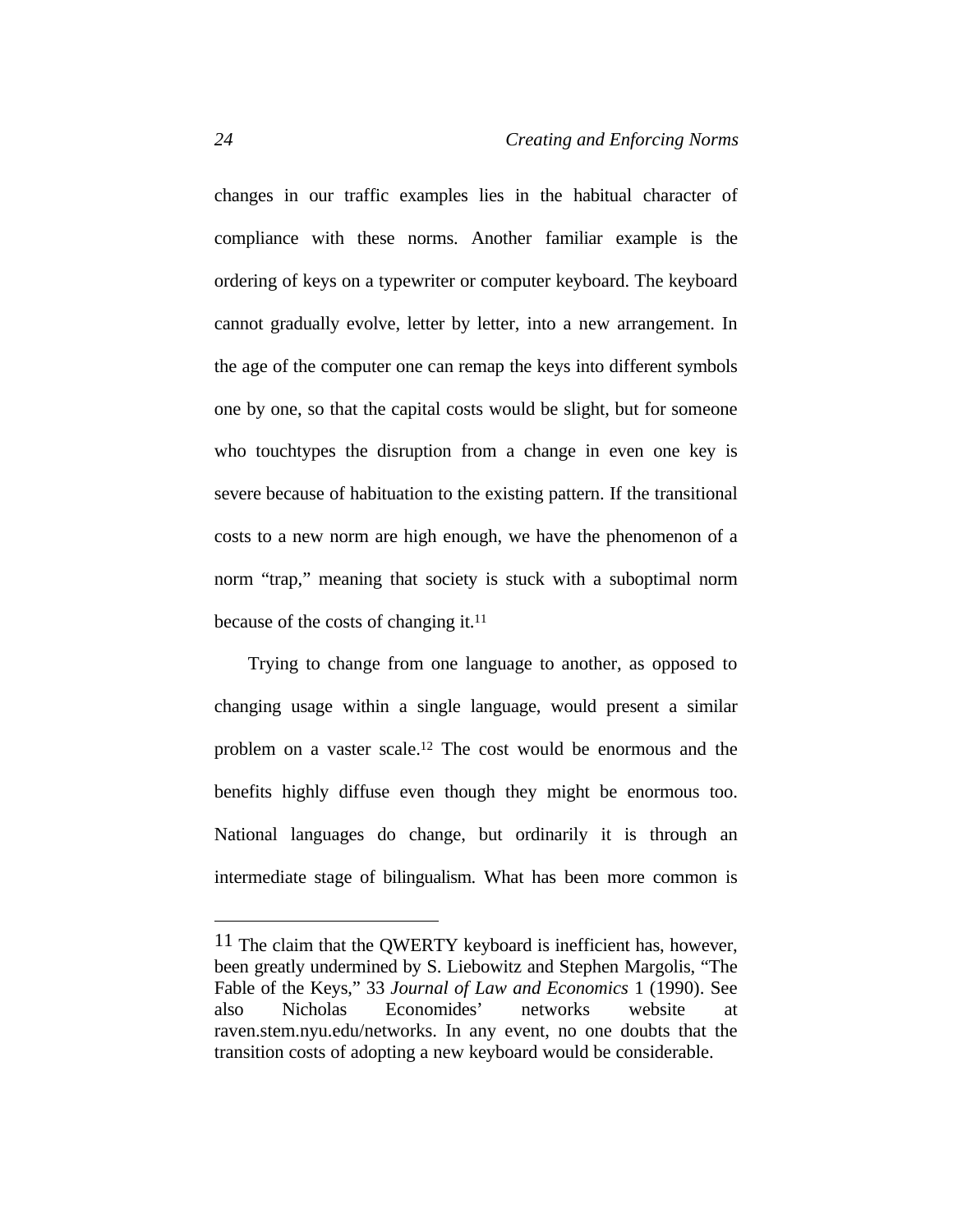$\overline{a}$ 

reform in writing, as in the simplification of Chinese characters in the twentieth century,13 the replacement of the Gothic alphabet by the Roman in Germany after World War II,<sup>14</sup> and the increasing substitution in Korean writing of the highly phonetic Korean "alphabetic syllabary" for Chinese characters.15 But in the Chinese and Korean cases, the change was effected by government, just as in the case of Sweden's overnight change from driving on the left to driving on the right.<sup>16</sup>

The problem of transitions (path dependence) is not special to norms, however; it arises whenever standardization is desirable, as in the typewriter keyboard, railroad gauges, the size of screws, and the color of traffic signals. But it explains why often it is desirable that

<sup>12</sup> See Richard Adelstein, "Language Orders," 7 *Constitutional Political Economy* 221 (1996).

<sup>13</sup> See, for example, Insup Taylor and M. Martin Taylor, *Writing and Literacy in Chinese, Korean and Japanese*, ch. 8 (1995); *Language Reform in China: Documents and Commentary* (Peter J. Seybolt and Gregory Kuei-ke Chiang eds. 1979).

<sup>14</sup> Kenneth Katzner, *The Languages of the World* 70–71 (new ed. 1995).

<sup>15</sup> See Taylor and Taylor, note 13 above, pt. 2. The Korean alphabet, introduced by the government early in the fifteenth century, shows that the reform of writing is not a recent invention. Failed attempts to change languages abound. Consider Ireland's attempt to expand the use of Gaelic, or Canada's attempt to spread the use of French. There have been notable successes, but most have been the result of conquest; an exception is the revival of the dead language Hebrew as the national language of Israel.

<sup>16</sup> See "Sweden Tells Traffic to Keep to the Right," *Business Week*, Sept. 2, 1967, p. 26.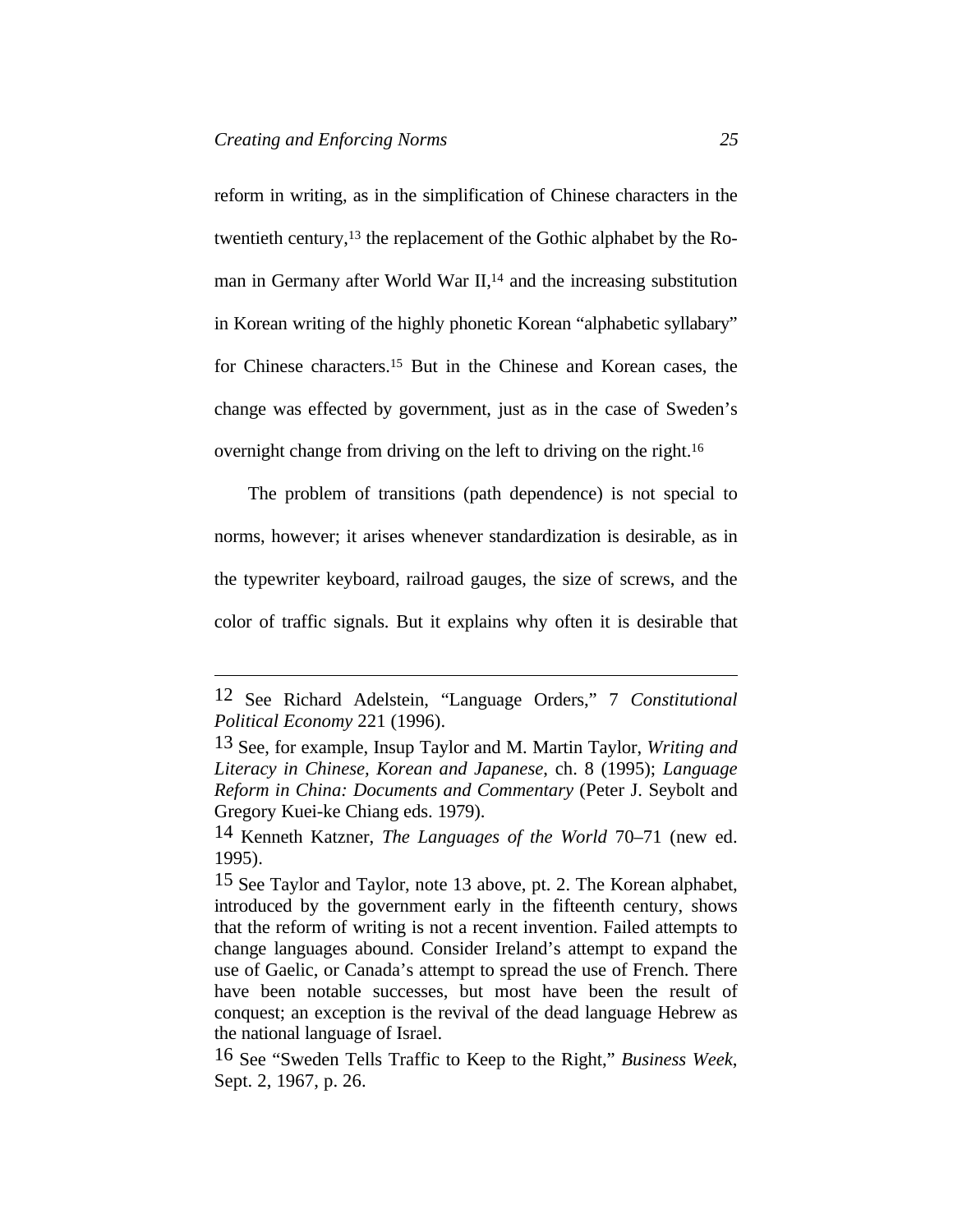norms should change slowly even when the change is in the direction of a clearly superior norm. Because the superior norm may take time to phase in, there may be a rent in the fabric of social control if the older, inferior norm disappeared before the transition was complete. Consider the gradual decline of vengeance as an extralegal normative system for deterring and punishing crime. The decline paralleled the increasing sophistication and efficacy of law's methods of crime prevention. Had the vengeance norm collapsed suddenly, anarchy would have resulted because the legal methods of crime control (involving police, judges, lawyers, and so on) were not yet highly developed.

Dovetailing the fading and the emerging norm is difficult, however. Rapid change in the social environment may make norms dysfunctional before enough time has passed for the normative system to adapt fully. The overdeveloped sense of honor in white males of the Old South (a residue of a vengeance culture), the similar "macho" values of poor young black males in our cities today, and the surprisingly resilient "coolness" of cigarette smoking are all examples of norms that apparently are dysfunctional under current conditions but that nevertheless persist. Without public intervention, many norms change only gradually or not at all. (This is our earlier point that the destruction as well as the creation of norms is a public good, so that it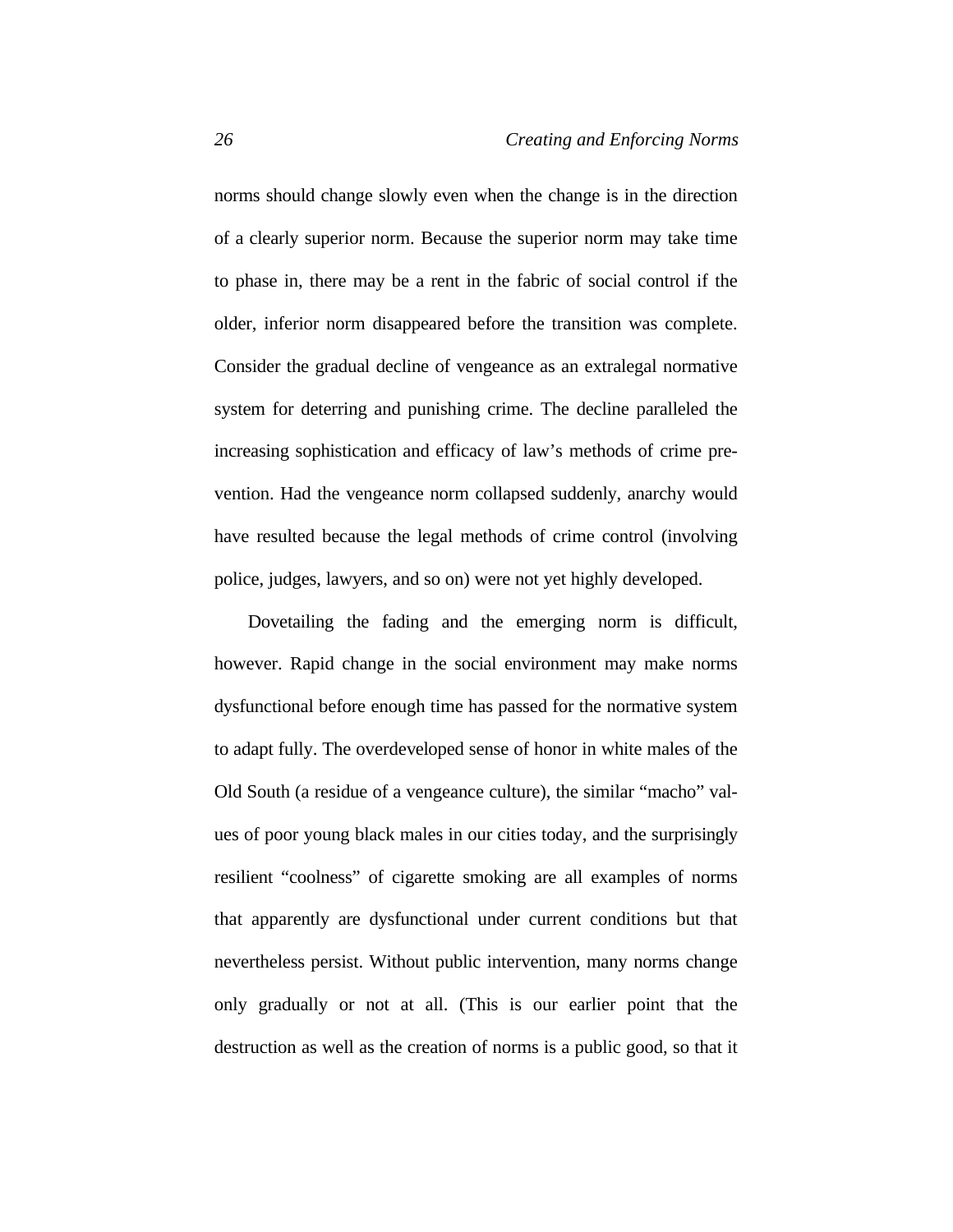is possible for the ow of norms to be too small but the stock of norms too large.) This is only a tendency; Cooter gives the counterexample of a relatively rapid change in tribal norms in New Guinea which formerly allowed the "big man" to alienate property, a norm that became dysfunctional once an active land market developed.<sup>17</sup>

At the opposite extreme, if frequent change is itself a norm, as in women's fashions, the impression of frequent and easy norm change is misleading. The surprise would be if the "change norm" itself changed suddenly—if one year women's fashions were identical to the previous year's. Where faddism is the norm, the rapid succession of fads indicates norm stability, not instability.

Norms enforced by guilt and shame are particularly difficult to create or to change. (This is a factor in the resistance of honor cultures to norm change: these cultures rely heavily on shame to induce norm compliance.) Guilt and shame are heavily in uenced by social conditioning, which is not quickly or easily altered either by individuals or by governments. Nongovernmental organizations may be more effective than either individuals or governments in this regard, but it is not clear whether a society that gives ample scope to normchanging organizations will have more or less norm creation and

<sup>17</sup> Cooter, note 1 above.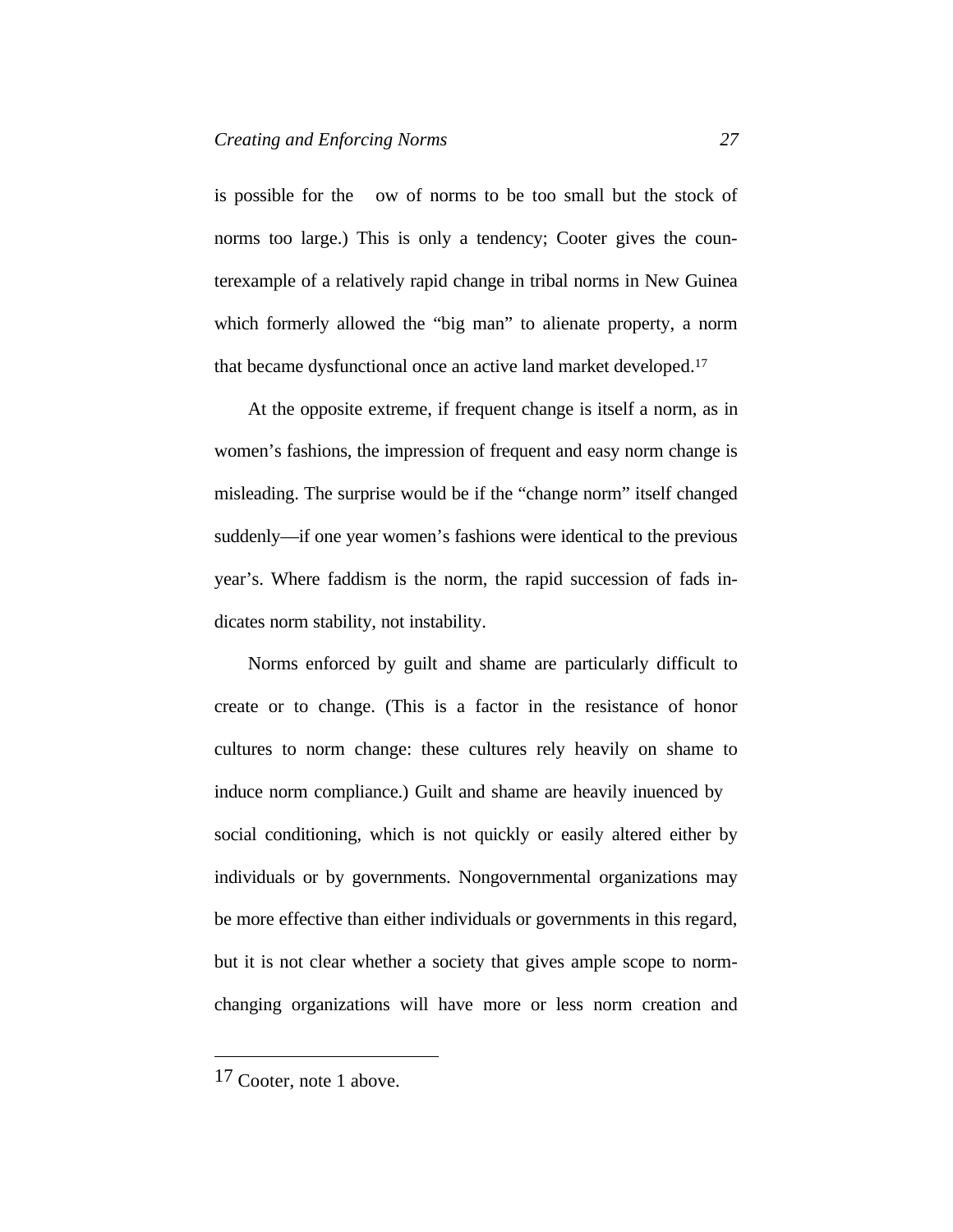stability. Religious pluralism, for example, has a complex effect on norms. It facilitates norm shopping, both because a person can find a religion that does not constrain his activities and because he can find one that constrains them in a way that he finds desirable. Belonging to a church that punishes deviance can be as useful to one's long-term welfare (in quite materialistic terms) as having parents who instill guilt. And a religious sect in a pluralist society can provide an alternative community to the society at large, as in the case of the Amish. But while norm competition, which religious freedom promotes, encourages the creation of norms, it also facilitates their destruction.

Understanding how norms change aids in understanding how they are created. When incremental change is feasible, even complex norms can evolve from meager beginnings, given enough time. Comparing the scene depicted on Achilles' shield in Book XX of the *Iliad* with modern norms of judicial behavior, one gets a glimpse of how those norms could, over a period of more than 2,500 years, have evolved from rudimentary procedures. The shield depicts informal, voluntary arbitration before a lay tribunal. This is remote from modern litigation (though not so remote from modern arbitration), yet it is easy to trace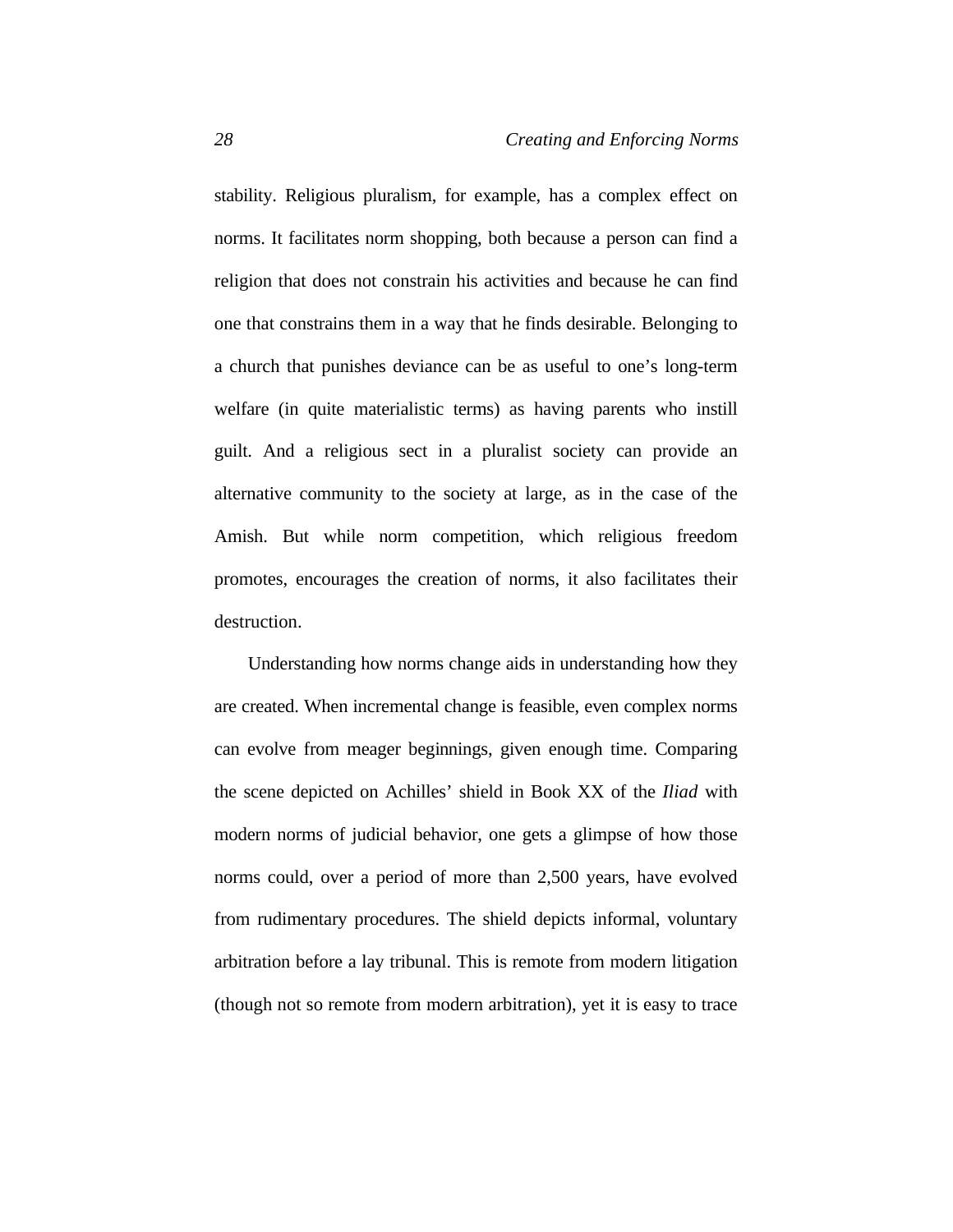a step by step evolution from the ancient to the modern practices of dispute resolution.

Heavy sanctions for violating a norm affect both norm change and who becomes a norm innovator. Kuran shows how norms that appear to be very strong can suddenly evaporate, enforced as they are by people's beliefs that other people will continue to enforce them.18 And Tocqueville wrote that revolutionary crowds are led literally by madmen: people who through psychological illness are willing to risk danger and disgrace, or in other who are less responsive to sanctions.<sup>19</sup>

Some norms are easier to create than to enforce. It is relatively easy to create coordination norms, since their punishments are automatic, although, as we noted earlier, such punishments are unlikely to be optimally severe, because the violator will ignore the costs of the violation to everyone but himself. On the other hand, a norm that requires multilateral punishment is hard to create in the first place, but once created it may be cheap to enforce (because little is

<sup>18</sup> Timur Kuran, *Private Truths, Public Lies: The Social Consequences of Preference Falsification* (1995).

<sup>19</sup> Alexis de Tocqueville, *Souvenirs* 195 (1978 [1850]): "I have always thought that in the revolutions and especially in democratic revolutions, madmen, not those to whom one gives the name metaphorically, but real ones, have played a very considerable political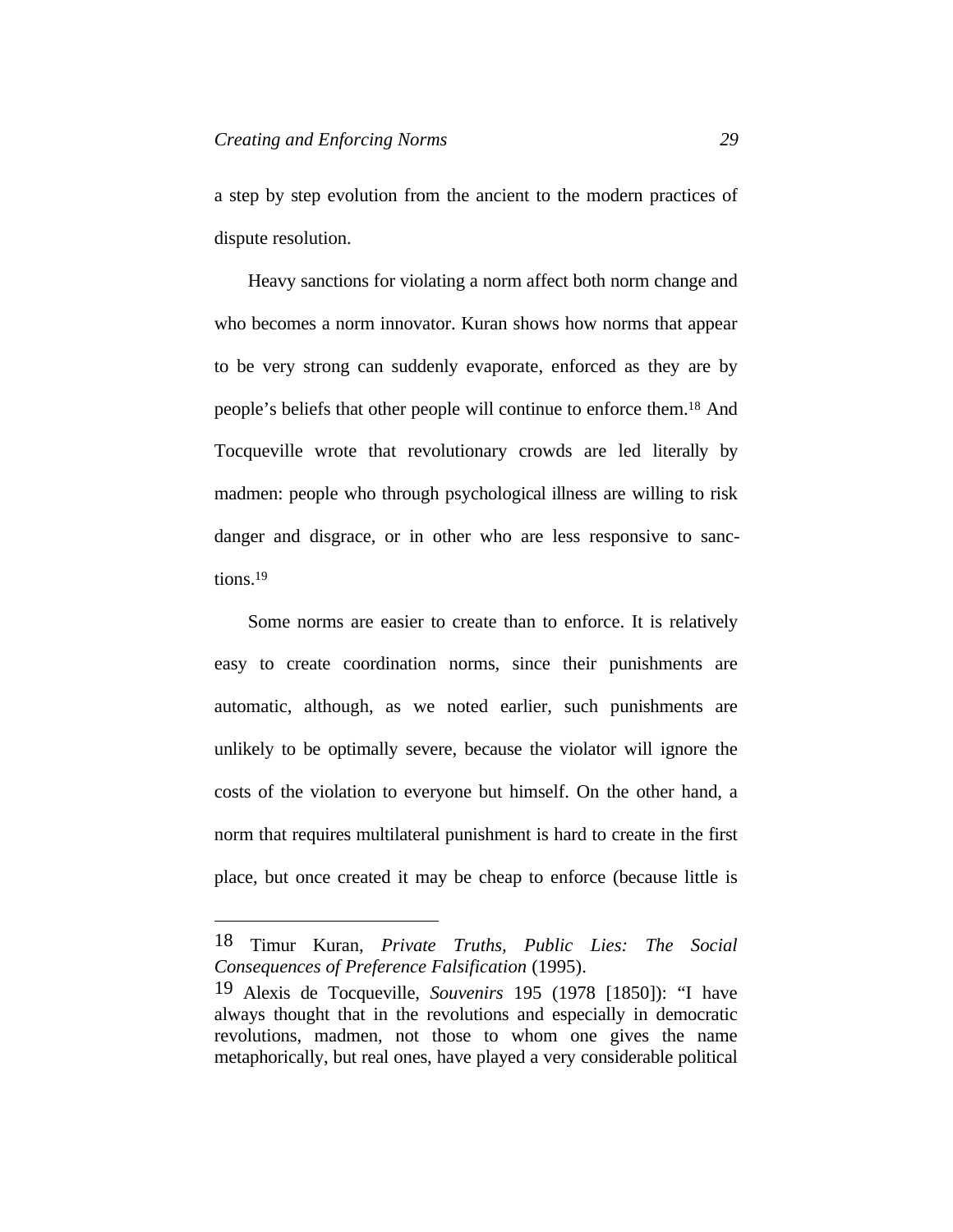required of each punisher) and the problem of cost externalization by the violator will not arise.

The diversity of norms along such dimensions as efficacy, durability, mode of enforcement, and conformity to overall social goals limits the scope of useful generalization. Such questions as whether the United States has too few or too many norms, or whether norms are a good thing or a bad thing, or whether they "work" in a society as heterogeneous and individualistic as that of the United States are either unanswerable or misconceived. (To see this, substitute "law" for "norms.") A more particularistic analysis is required.

#### IV. NORMS, LAWS, AND GOVERNMENT

Norms are particularly effective devices for social control, relative to law, when individual violations (though perhaps not aggregate violations) are too trivial, or the difficulty of proving guilt too great, to justify the expense of trials, police, and prisons. But the sanctions for violating norms are often too weak to deter all people from many offenses, while norm creation is too slow to provide for all the rules necessary for the governance of society—so laws have their place too.

role. This at least is certain, at least, that a half-crazy false messiah in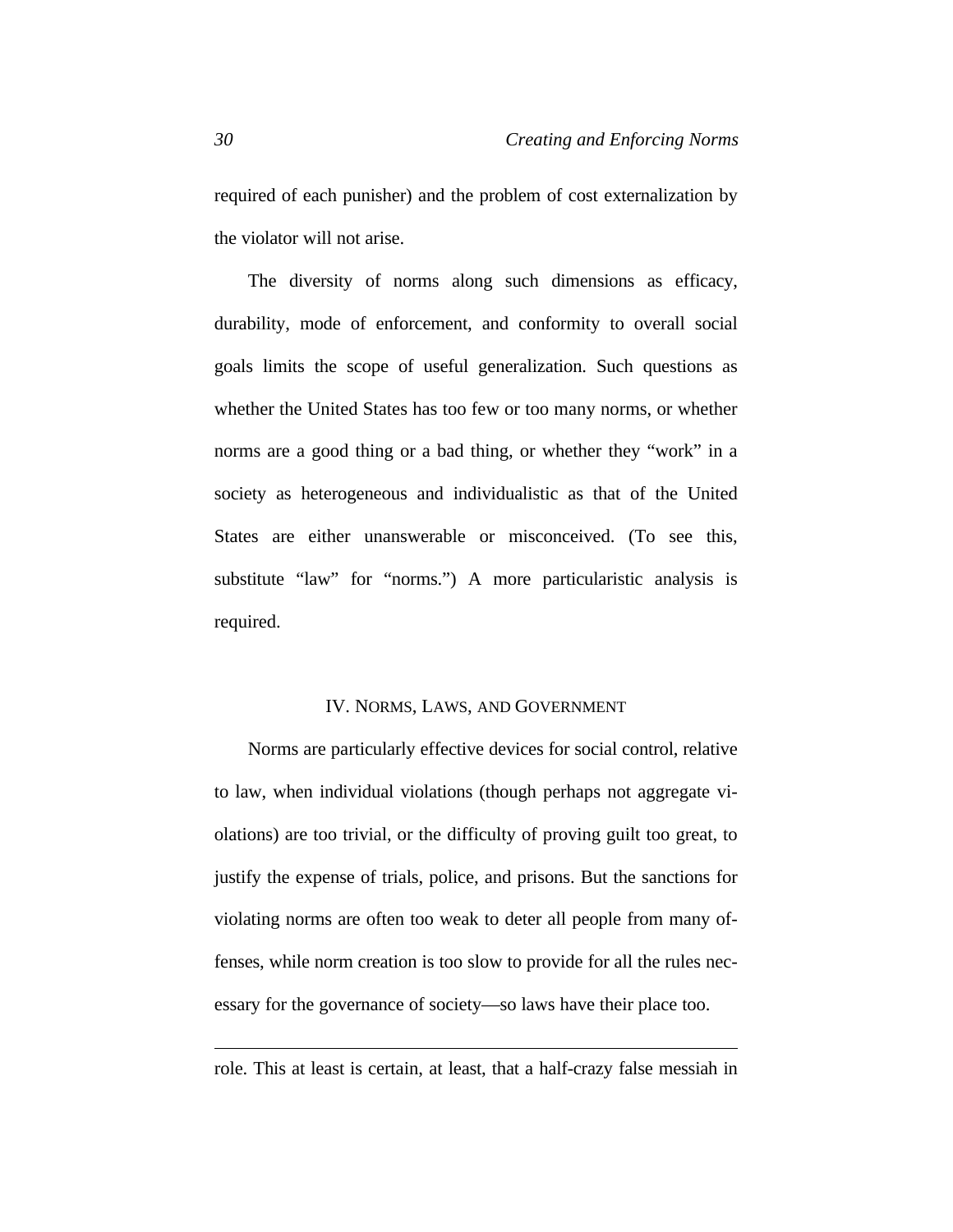Government can provide supplemental punishments if the informal sanction for violating a norm is inadequate. It does this for theft, for example. Indeed, it is a common observation that norms are more important than laws in deterring theft, though one might question whether the norms would long survive elimination of the laws. Some norms would—commercial norms arose before they were enforced by courts. The government can often leave the promulgation of a desired norm to the private sector while providing sanctions for violations once the norm is established.

Legal sanctions for norm violations are also important because many people are impervious to informal sanctions. They lack guilt and shame, do not mind ostracism (because they have no valuable transactional opportunities regardless of their norm compliance), or have no reputation to lose, but they are still vulnerable to the law's tangible sanctions.

An additional role of government in relation to norm enforcement is provide information. If multilateral or shame sanctions are to work, the violation must be publicized. With any nonautomatic sanction except guilt, incorrect information is a problem. Innocent people may be punished even if they did not really violate the norm. This is not

this time soften goes on to success."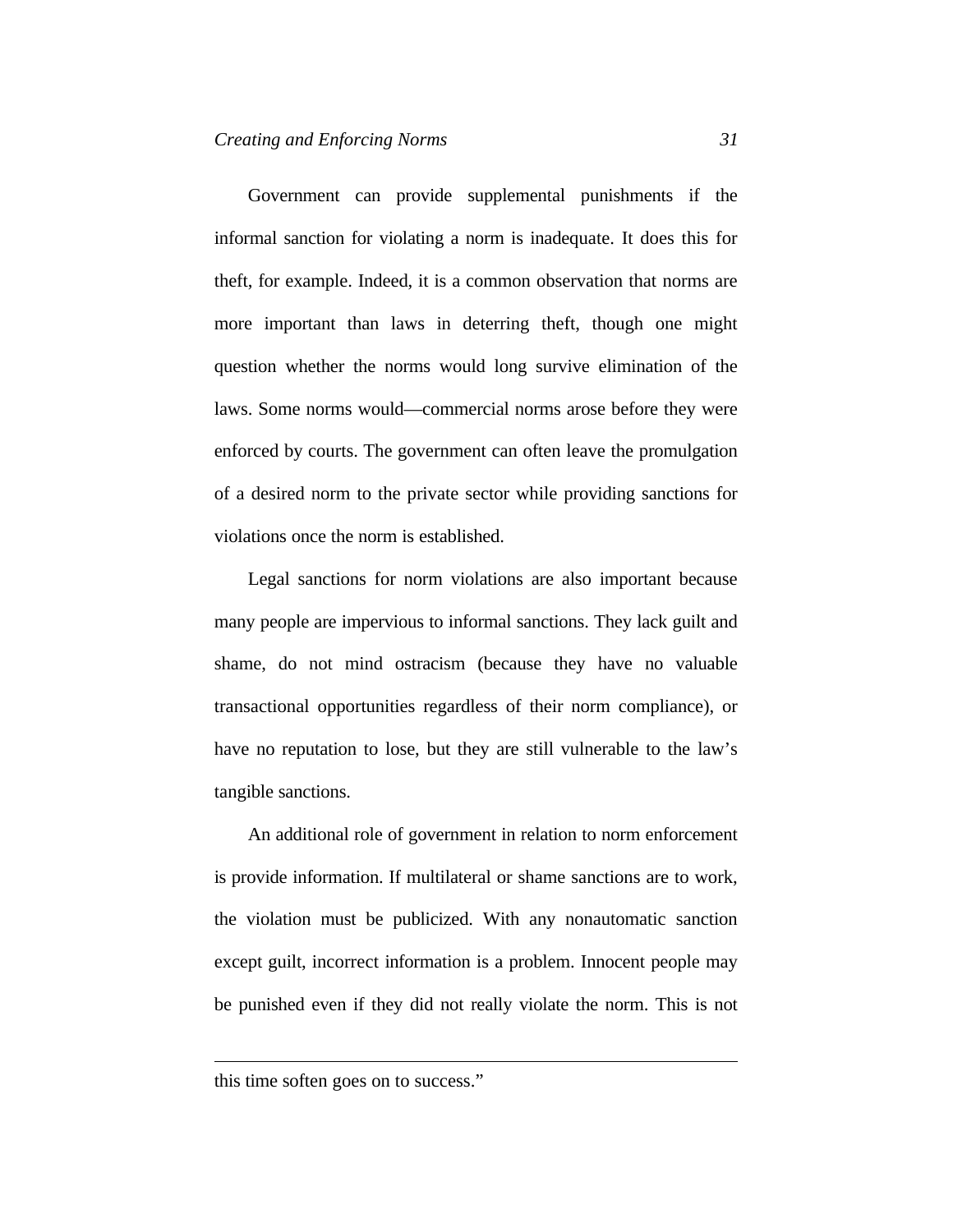just a problem for the information sanctions. Mistaken creation of shame is also possible. A person does not like to be found in a compromising situation even if he knows himself to be fully innocent and thus does not experience a feeling of guilt.

The legal process is designed to minimize the likelihood of erroneously imposing formal legal sanctions. Elaborate protections of the innocent are not necessary with regard to most of the conduct that norms rather than laws regulate, however, because the sanctions for violation are not severe. But when the norm violations are punished by especially severe extralegal sanctions, a public hearing to correct the erroneous imposition of the sanction is warranted. This is the economic rationale for the provision of legal remedies against defamation. Defamation is an information sanction, discouraging people from dealing with the defamed person. But if the penalty for slander (oral defamation, as opposed to written, which is governed by libel law) is too high, people will be afraid to gossip for fear that they do not have the story exactly right. Gossip is an important facilitator of sanctions for violating norms.<sup>20</sup>

<sup>20</sup> See Sally Merry, "Rethinking Gossip and Scandal," in *Toward a General Theory of Social Control*, vol. 1, p. 271 (Donald Black ed. 1984).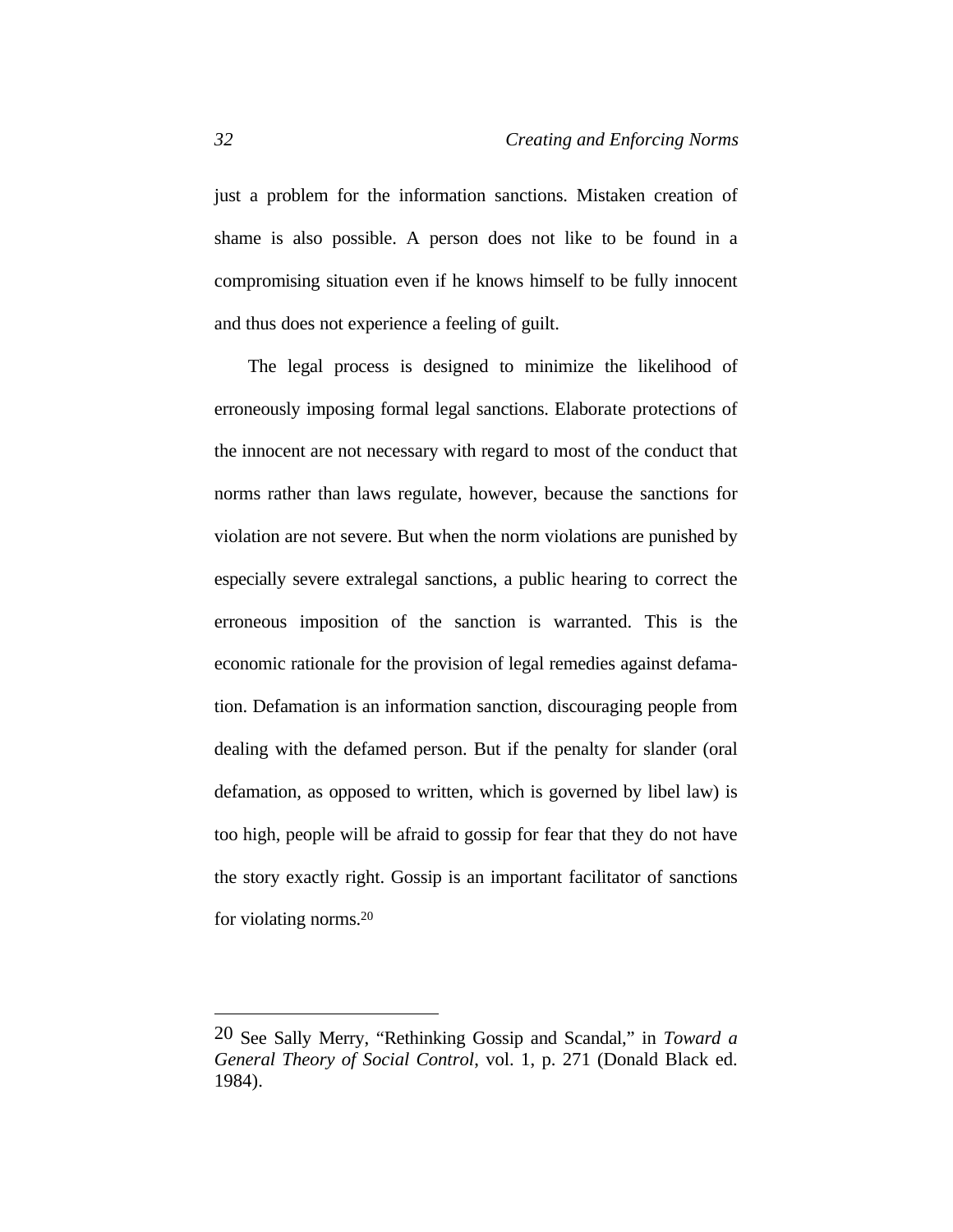$\overline{a}$ 

A third point (the first, remember, was supplemental punishment and the second information) is that government should be careful about interfering with norm sanctions. Sometimes just staying out of the way is the best policy. If bilateral sanctions such as shotgun marriages are to work, the law has to relax its monopoly on force.<sup>21</sup> Preventing ordinary citizens from carrying concealed weapons may increase violent crime by hindering the bilateral costly sanction of selfdefense.<sup>22</sup>

Fourth, the government can supply incentives for administering private sanctions for violating a norm. Consider the enforcement of contracts that provide for arbitration of disputes arising under them. A contract is a set of norms constructed by two parties. If the law enforces arbitration awards (as it does), it gives legal backing to private norm formation and enforcement.

<sup>21</sup> On the importance of this norm, see George Akerlof, Janet Yellen, and Michael Katz, "An Analysis of Out-of-Wedlock Childbearing in the United States," 111 *Quarterly Journal of Economics* 277 (1996). They find that the change in the 1960s in the norms governing births out of wedlock was due to the rise of birth control and abortion, which reduced the benefits of shotgun marriages. Most such marriages, of course, were not literally enforced by the threat of violence; nor do we suggest that permitting such threats would be warranted by the costs of out-of-wedlock births, substantial as those costs are.

<sup>22</sup> John Lott and David Mustard, "Crime, Deterrence, and the Right to Carry Concealed Handguns," 26 *Journal of Legal Studies* 1 (1997).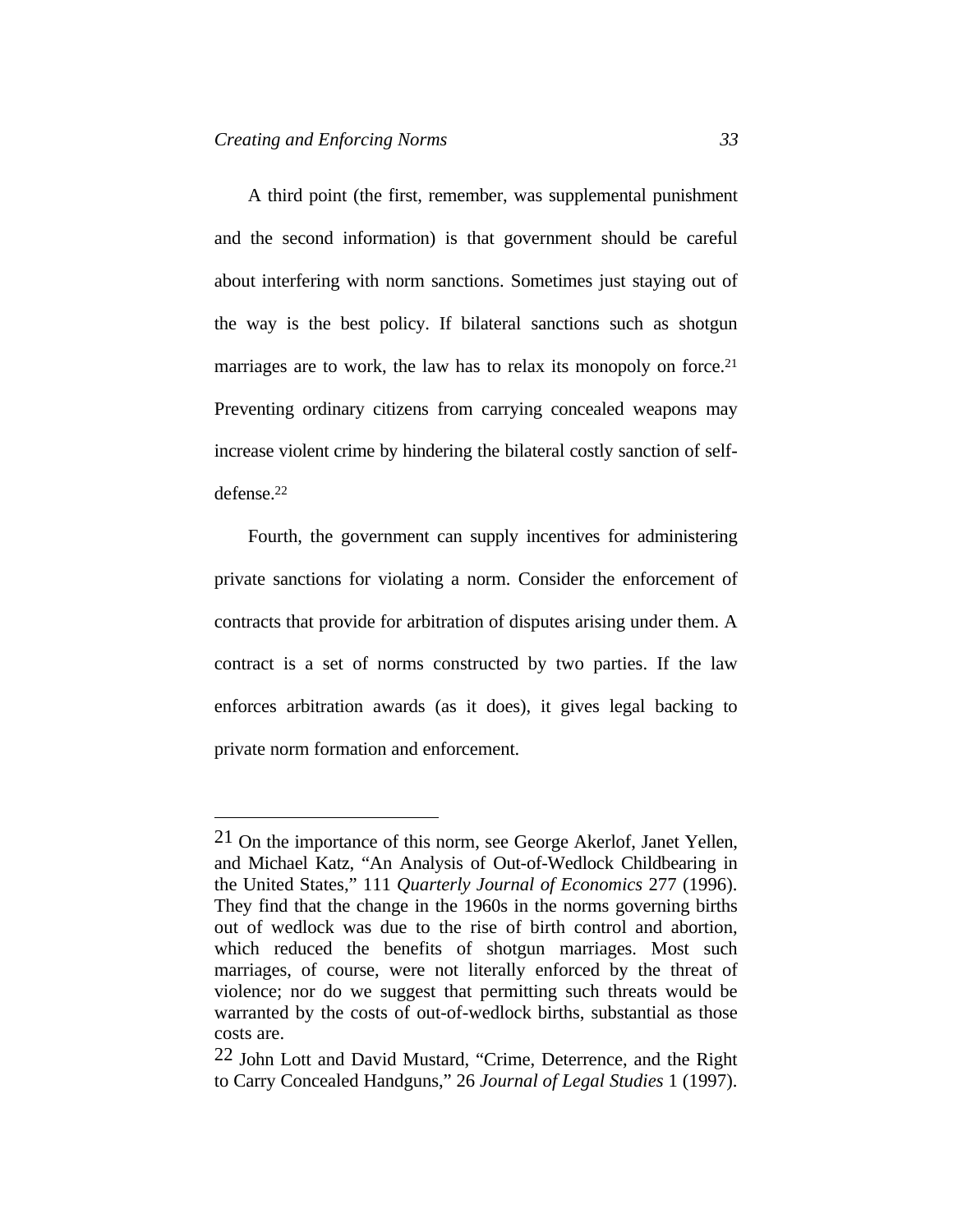Fifth, the government can foster the creation of norms. In the case of coordination norms, the government can promulgate the new norm, as in the examples we gave earlier. When guilt and shame are the sanctions, the government can help to instill these in children and adults alike. But because moral and intellectual education can work at cross-purposes, an increase in the resources devoted to education is not a dependable means of promoting governance by norms. Intellectual education weakens norms by revealing alternative norms and by providing the tools for the student to use in creating his or her own moral principles.23 "Liberal" education is "freeing" education and one of those freedoms is from norms. Indeed, if education is more effective at promoting individualistic thinking than at inculcating norms, the net effect of education may be to reduce the normative regulation of society. Whether education is effective at either task is, of course, the despair of teachers at all levels, so it may be that the net effect is small whichever effect preponderates. Nevertheless, what appears to be a long-term movement away from regulation by norms and toward regulation by law may re ect an inverse relation between a society's level of education and the efficacy of regulation by norms. Moreover,

<sup>23</sup> As emphasized in Richard A. Posner, "Social Norms and the Law: An Economic Approach," 87 *American Economic Review Papers and*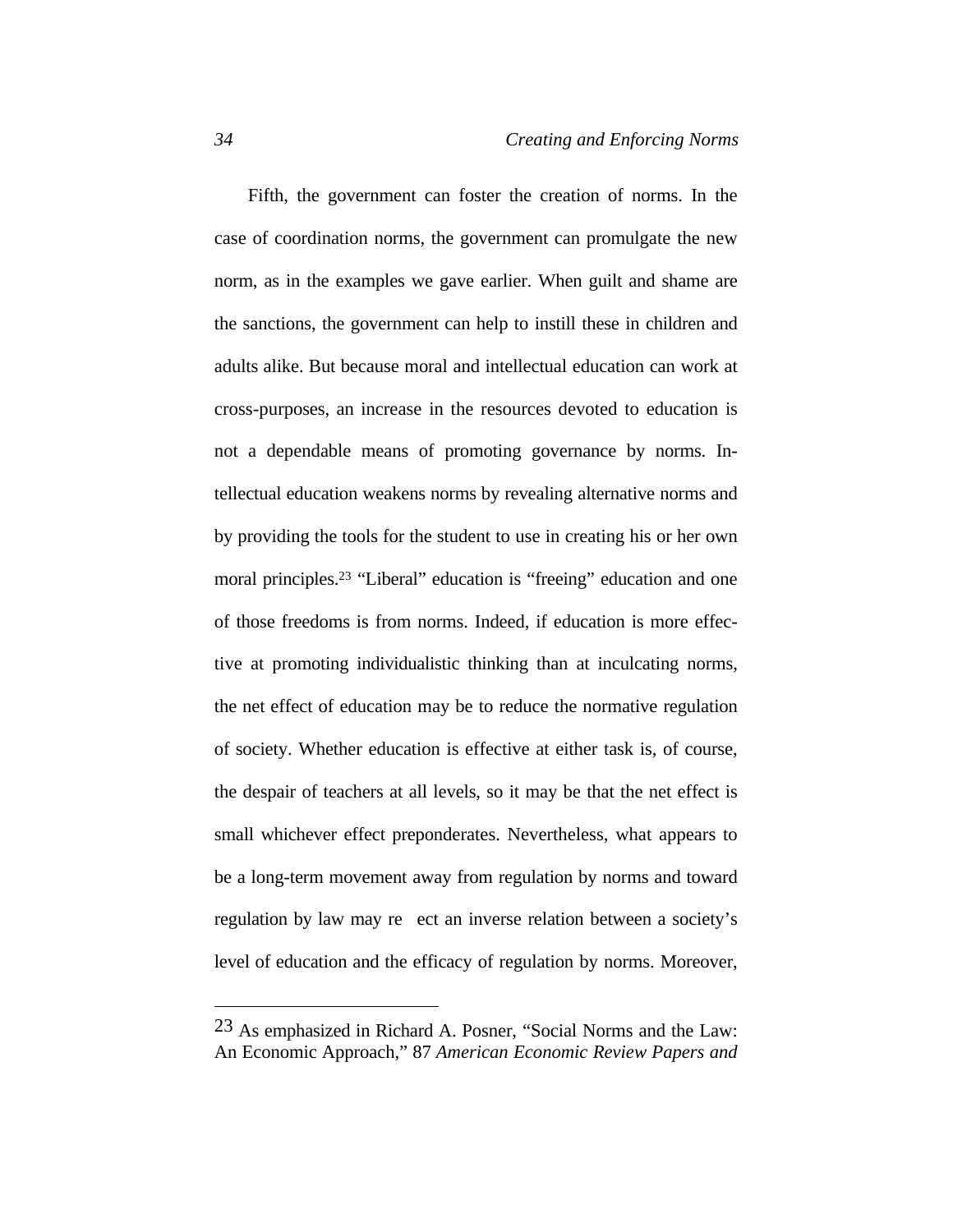education and income are positively correlated; privacy is a superior good; and privacy reduces the efficacy of norms by depriving neighbors, acquaintances, gossips, and scandal sheets of the information needed for shame, informational, and mutilateral sanctions.<sup>24</sup>

Sixth, the government has a role to play in combating bad norms. It can do this by diminishing the benefits of compliance with such norms by creating effective legal remedies for deliberate injuries, which reduces the benefit of a vengeance norm based on (for example) personal honor. Or it can increase the cost of complying with the norm, most simply by affixing a legal penalty such as making dueling a crime. But since the heart of an honor-based vengeance system is a readiness to act without regard to the balance of costs and benefits, increasing the costs of compliance with a bad norm is not so simple as it seems. Once a legal penalty is affixed, compliance with the norm may even more effectively signal the dueler's honor. However, honor implies indifference only to certain costs, in much the same way that indigence may make one indifferent to uncollectable fines, but not to

*Proceedings* 365 (May 1997); see also Richard A. Posner, *The Problematics of Moral and Legal Theory* 70–75 (1999).

<sup>24</sup> See Yuval Tal, *Privacy and Social Norms: Social Control by Reputational Costs* (unpublished diss., University of Chicago Law School, 1997).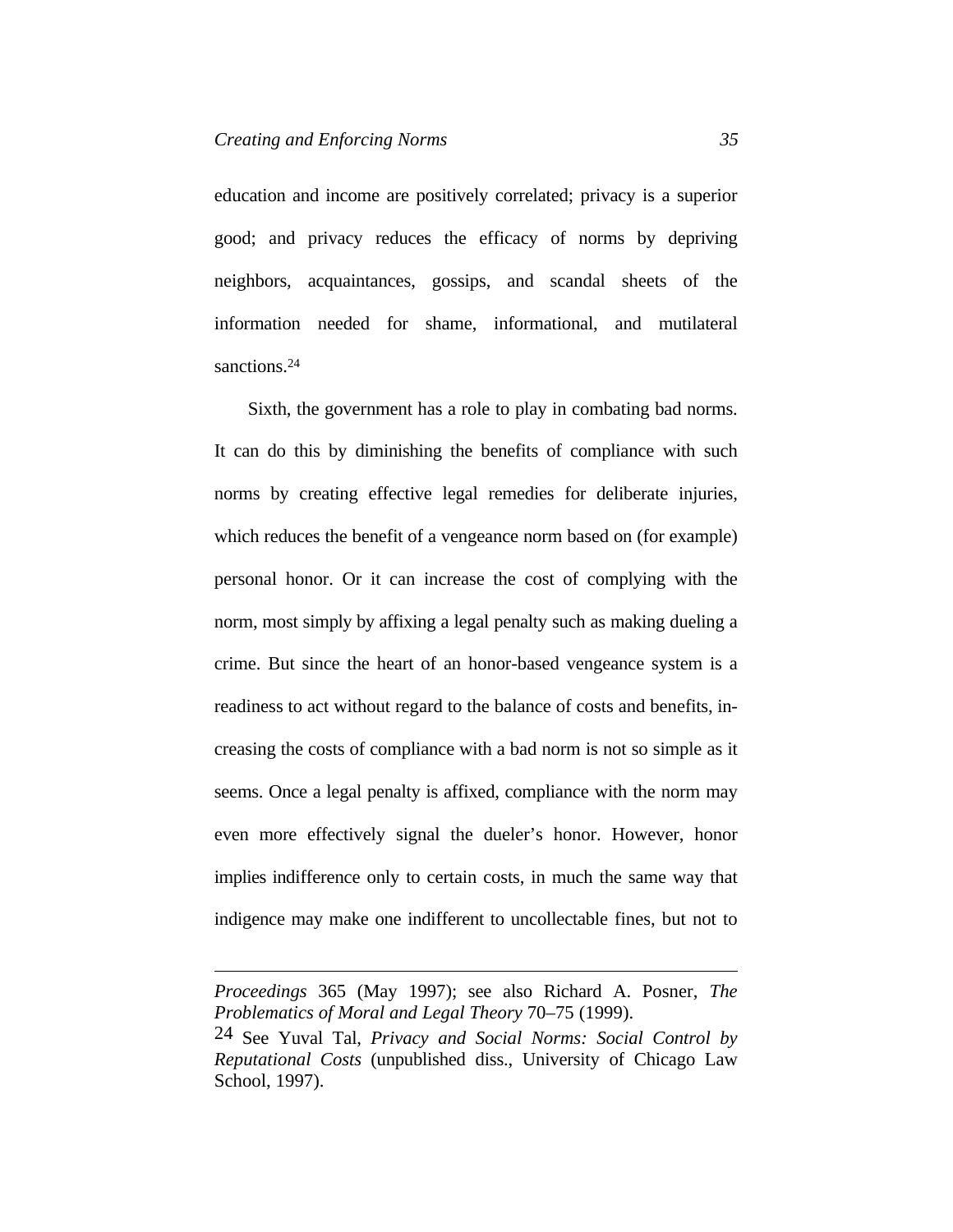imprisonment. The proper "currency" in which to punish dueling is to make duelling dishonorable, as by disqualifying the dueller from the public offices that a man of honor is duty-bound to fill.<sup>25</sup>

Dueling is too "safe" an example, however, of a bad norm, since no one in our society approves of dueling. One danger of governmental intervention to promote "good" norms and crush "bad" ones is that norms are frequently contested, so that government may find itself taking sides in an unedifying struggle between interest groups. The Constitution provides a partial barrier to such intervention through its guaranties of freedom of religious, speech, and association.

Whether government has the capacity to carry out the functions sketched above may be questioned, in light of the fine tuning required. Most often it may be best for the government to "keep out of the way" and allow the private regime of norm creation and enforcement to operate unhindered. But obviously the government cannot be kept out of the norm business by any feasible constitutional rule; and we emphasize that intervention which takes the form of supplementing and regulating rather than supplanting norm sanctions is likely to be less intrusive than many other forms of government regulation. Norms

<sup>25</sup> Lawrence Lessig, "The Regulation of Social Meaning," 62 *Univer-*